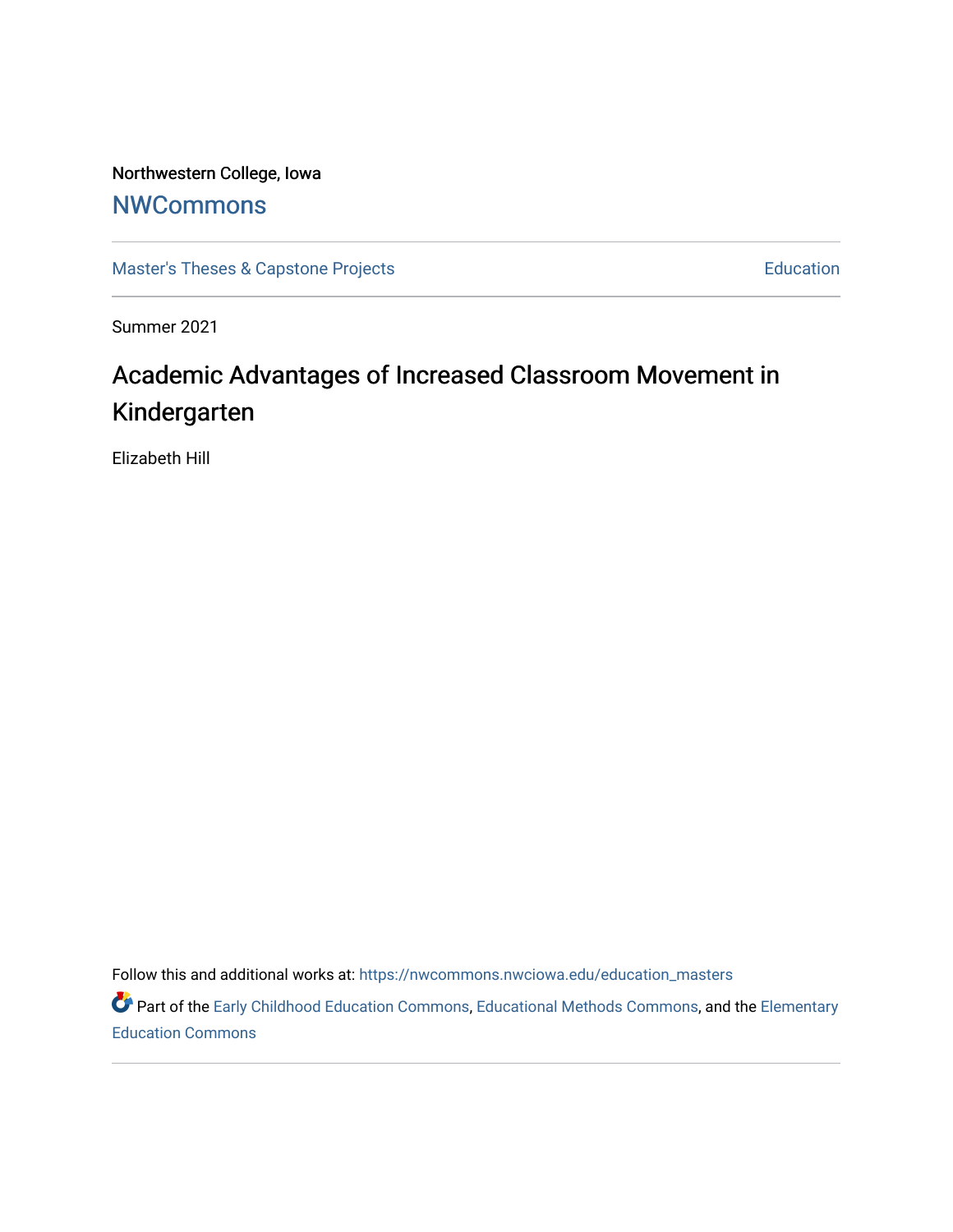Academic Advantages of Increased Classroom Movement in Kindergarten

Elizabeth Hill

Northwestern College

A Literature Review Presented

in Partial Fulfillment of the Requirements

For the Degree of Master of Education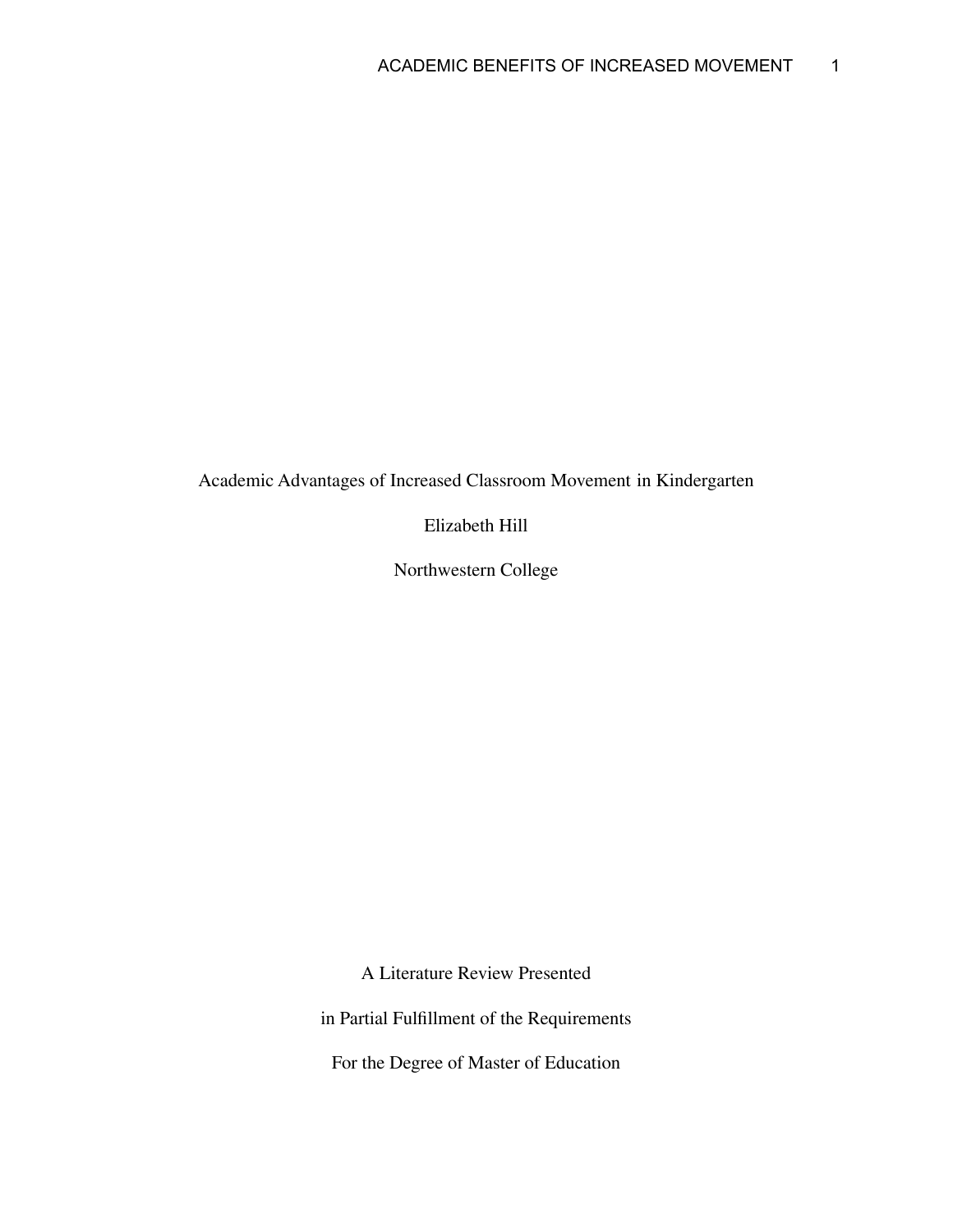#### **Abstract**

Modern kindergarten classrooms are academically rigorous learning environments with high expectations placed on young learners. Oftentimes, these students still receive an education based on traditional instructional strategies that no longer benefit and challenge young learners appropriately. This literature review examines the academic benefits of intentional classroom movement, kinesthetic learning, brain breaks and the impact they have on learning in the kindergarten setting. This literature review presents peer reviewed research studies conducted within the last ten years that investigate the most advantageous methods of movement incorporation in the classroom. The findings of this literature review conclude that, by increasing classroom movement, students benefit with greater cognitive ability, increased executive functioning skills, demonstrate higher levels of engagement, and can retain more academic material. In conclusion, current kindergarten classrooms benefit from and should integrate intentional movement, kinesthetic learning, and brain breaks as best practice instructional strategies to educate young learners appropriately.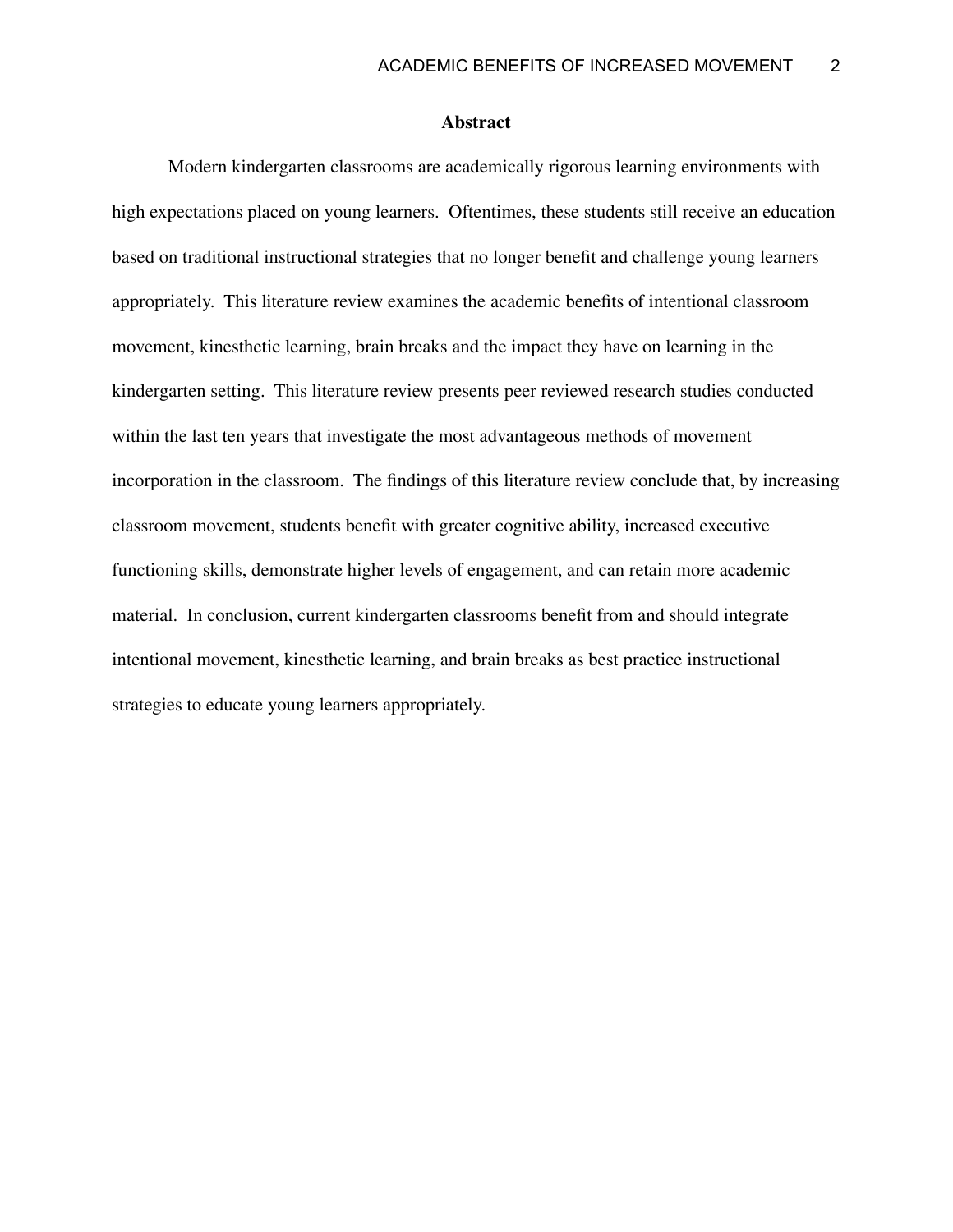### **Table of Contents**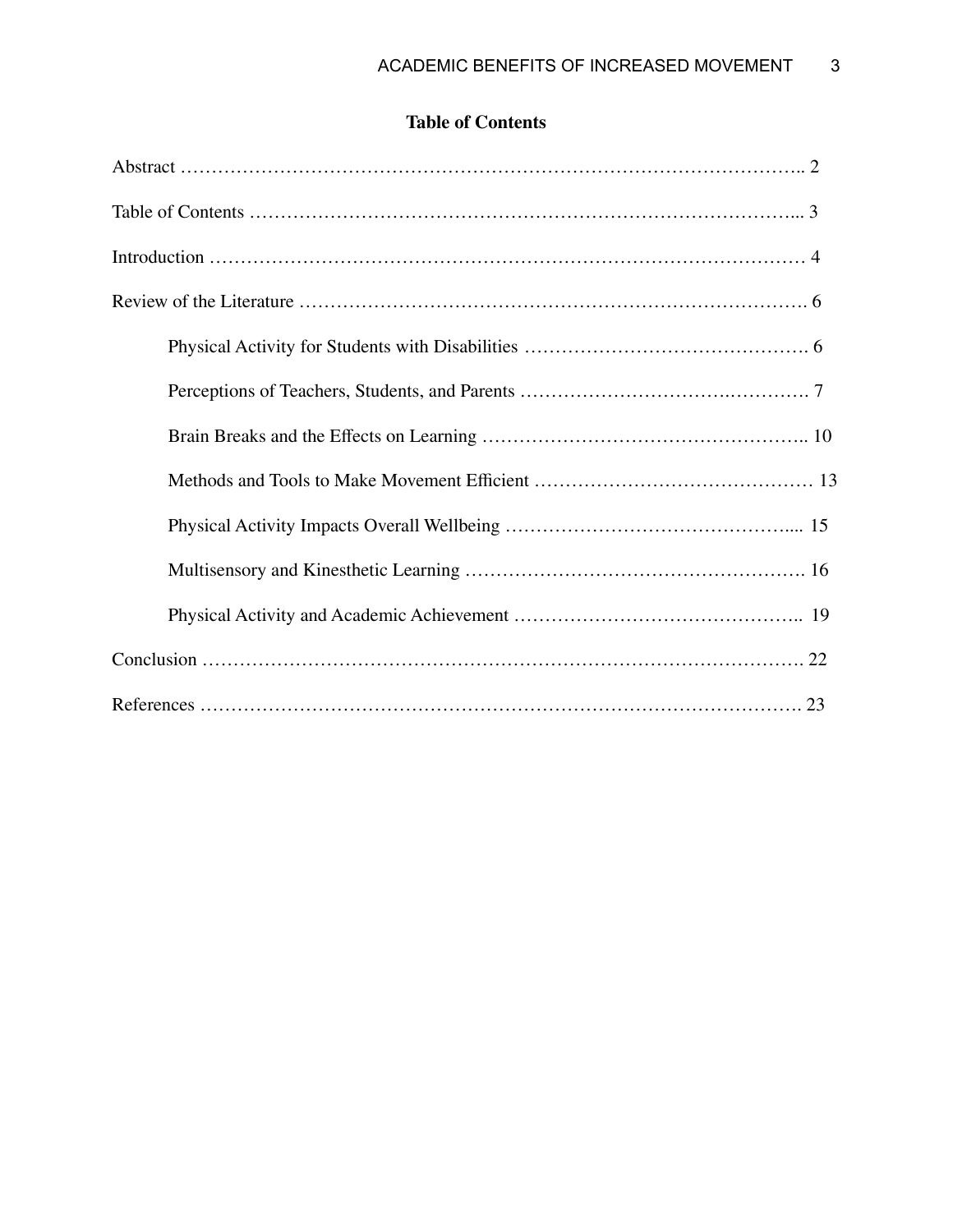#### **Academic Advantages of Increased Classroom Movement in Kindergarten**

The academic rigor and increased expectations in the kindergarten classrooms have created a highly intensified learning environment for young children. Skills that were once introduced in older grades have shifted down to the kindergarten level. With each revision of the state and national standards, the kindergarten classrooms, filled with children between the ages of five-and-six, are expected to learn with increased expectations and more complicated academic material within a more rigorous learning environment. However, many of the traditional classroom practices, routines, standards, and procedures remain the same. Classrooms still tend to be teacher-centered with instructional strategies that require the students to receive information stagnantly and passively while lacking a modern style that is conducive to young learners. This traditional learning style is not beneficial to the modern learning styles of kindergarten students. Many classrooms demonstrate the same standardized structure and layout that has been utilized for over one hundred years (Killbourne et al., 2017). Primary learning experiences need to be engaging, interactive, and meaningful while allowing opportunities for young children to be physically active and moving. Intentional physical activity, kinesthetic movement, and brain breaks increase engagement, provide necessary opportunities to refocus, and improve overall academic achievement and performance (Rashedi & Schonert-Reichl, 2019).

Traditional classroom environments and strategies do not align with the physically active needs and academic rigor of current kindergarten classrooms. The problem is that primary classrooms too often resort to the traditional instructional strategies instead of incorporating a classroom with adequate kinesthetic movement, physical activity, and brain breaks that meet the needs of young learners. The purpose of this literature review is to examine the impact that an increase in multisensory kinesthetic movement, brain breaks, and physical activity has on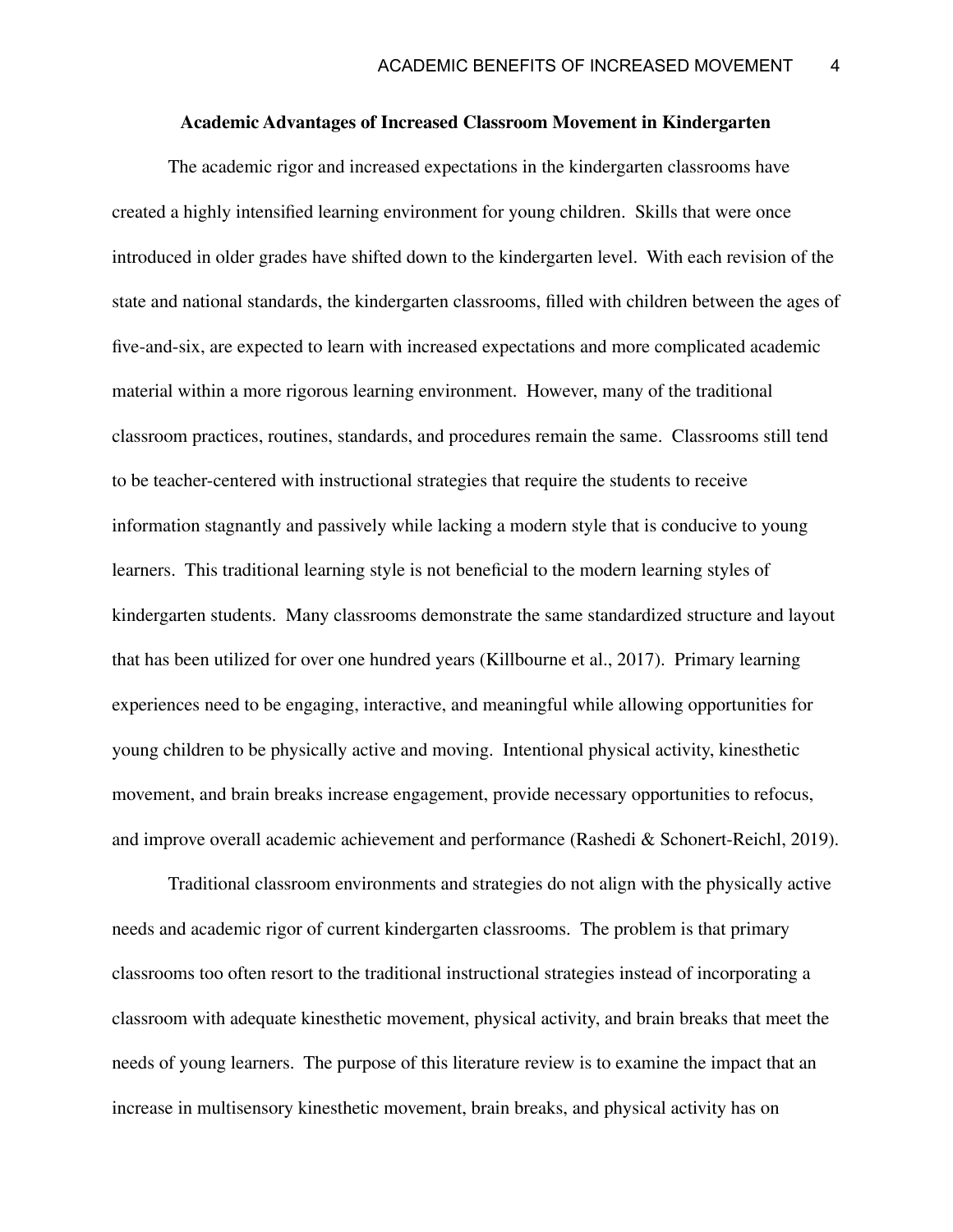learning in kindergarten classrooms. The research question that guides this literature review is: how does an increase in multisensory kinesthetic movement, brain breaks, and physical activity promote and impact learning within the kindergarten classroom?

Many researchers have investigated the academic, physical, motivational, and inclusive benefits of incorporating additional physical activity within the classroom setting. Studies have been conducted to examine the most beneficial type, advantageous method, and effective means of classroom movement to promote academic achievement most productively. Many action research studies included in this literature review conclude that movement in the classroom is advantageous and valuable. Increasing movement in the classroom encourages students to retain academic content at a higher level while increasing the ability to learn new concepts more easily (Benes et al., 2016). Young learners crave a learning environment that matches their innate desire to move while mastering the rigorous material intended for early learning.

The literature review reveals that students are more engaged, motivated, and perform better academically when intentional movement and brain breaks are strategically incorporated into the learning environment. This literature review provides a combination of research studies and data that promotes best practices to enhance teaching techniques that incorporate physical activity and specifically selected brain breaks into daily learning.

Peer reviewed research articles were examined and reviewed utilizing the following criteria: movement, kindergarten classrooms, physical activity, academic achievement, increased motivation, rigorous learning, brain breaks. Peer reviewed journal articles within the last 10 years were reviewed and included in this literature review utilizing the Northwestern College DeWitt Library online resource. Various themes were examined such as the impact physical activity has on learning, the perceptions of physical activity, and the effect instructional strategies such as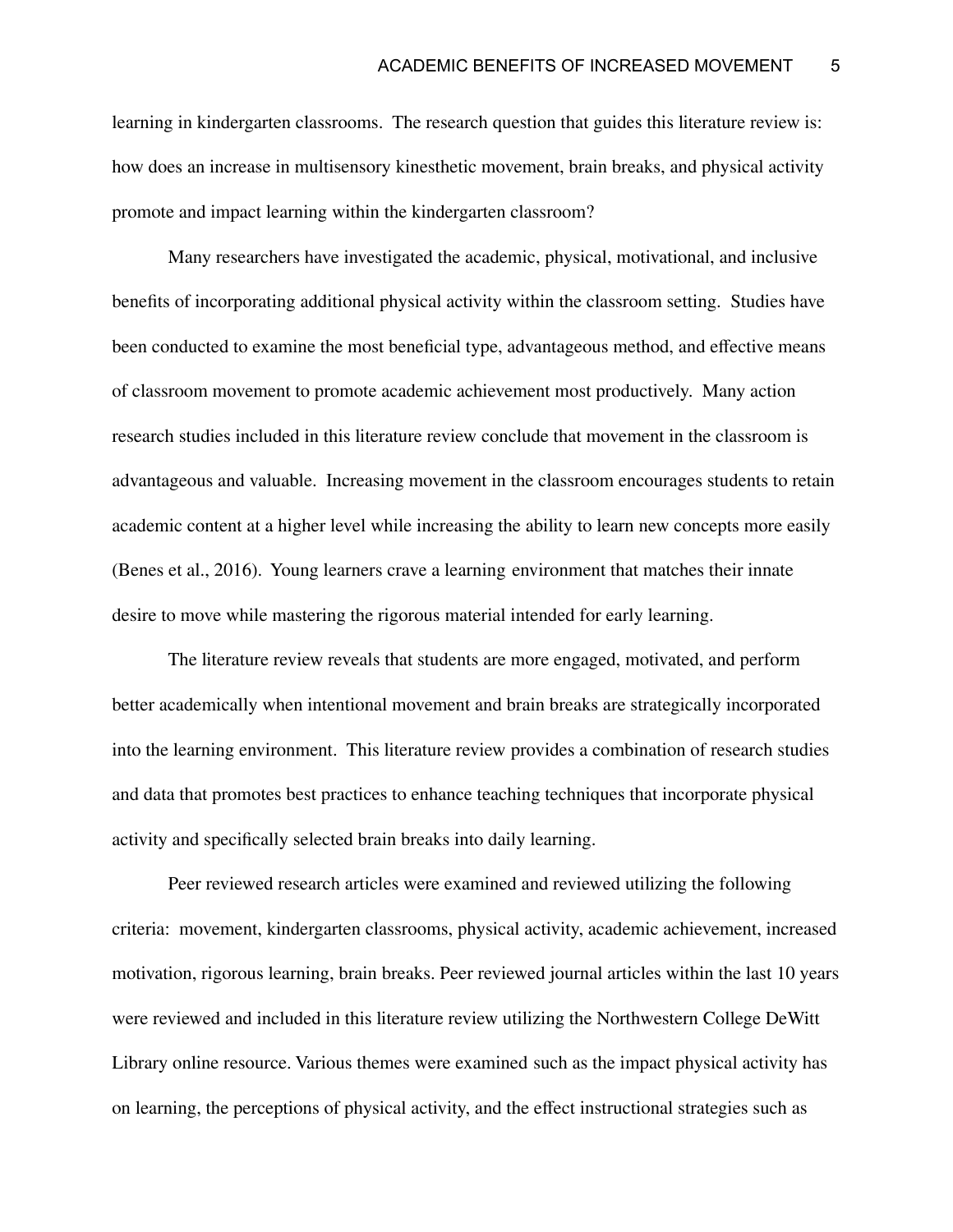multisensory kinesthetic movement and brain breaks have on primary learning. Research will be structured in topical sections. The literature review sections will present research on physical activity, perceptions of physical activity, the most effective methods of incorporating physical activity, brain breaks, and multisensory kinesthetic movement.

#### **Review of the Literature**

#### **Physical Activity for Students with Disabilities**

In a quantitative study by Sempere-Tortosa et al. (2020), 64 elementary students were observed to quantify the amount of movement that children naturally perform in a learning environment. Using a Kinect device, movements were tracked and mapped to monitor the need for physical movement for students with and without an ADHD diagnosis (Sempere-Tortosa et al., 2020). According to the findings, medicated children who have an ADHD diagnosis showed significantly less movement than the non-medicated ADHD students. In other words, the children who received medication to improve their impulsive control demonstrated more restraint in physical movements. Additionally, girls with ADHD presented significantly more movement than boys with ADHD (Sempere-Tortosa et al., 2020).

Accurately identifying and addressing students' needs is vital to academic success. One of the tough challenges for researchers in this domain is ensuring an accurate diagnosis for such young learners. The quantitative study by Sempere-Tortosa et al. (2020) expressed that inaccurate ADHD diagnoses makes this topic extremely difficult to review with accuracy. Kindergarten students are at an early developmental stage with rapid growth and learning. Theoretically, it is possible for kindergarten students to be misdiagnosed or undiagnosed altogether. According to the research (Sempere-Tortosa et al., 2020), there have been students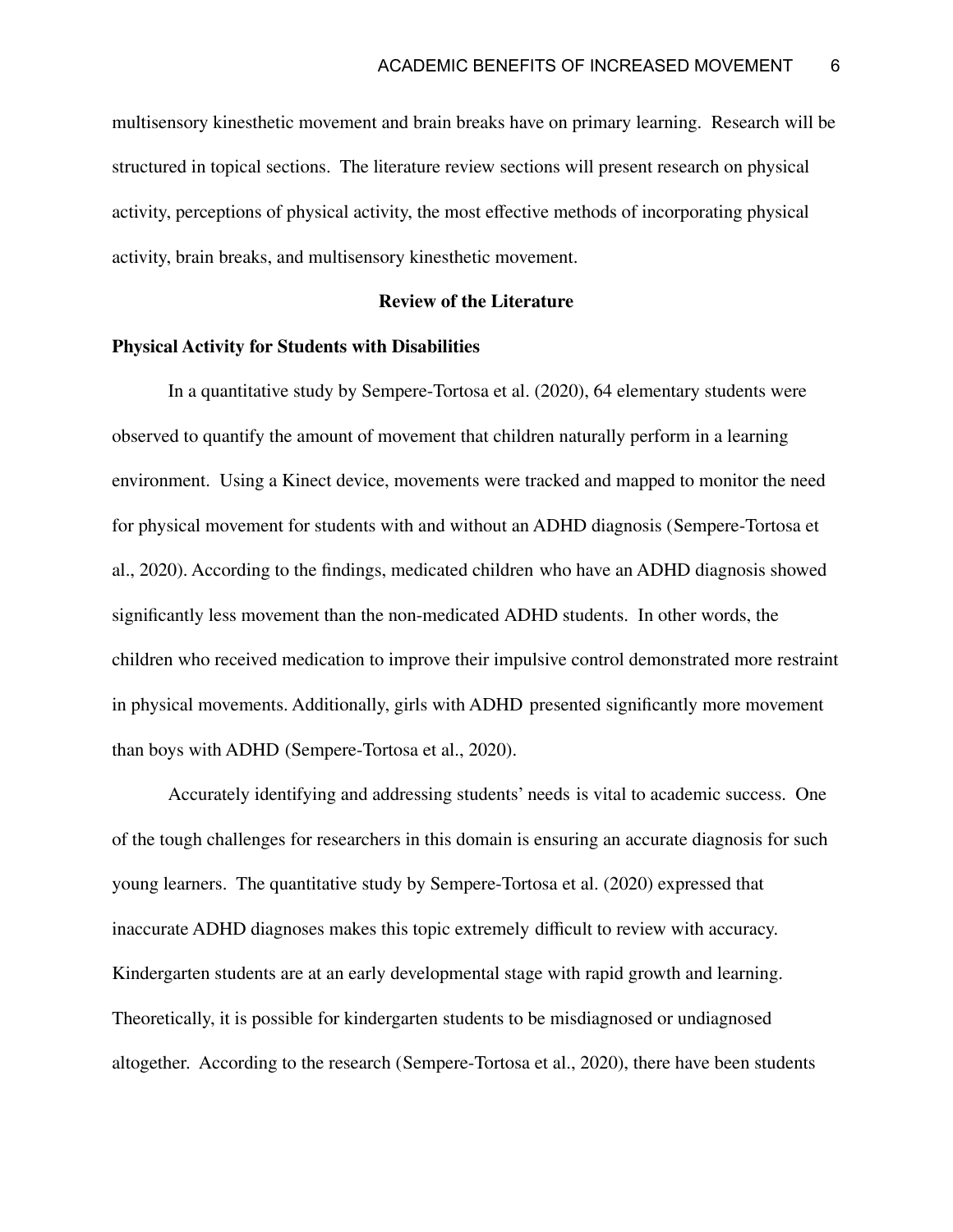misdiagnosed with ADHD that demonstrate hyperactivity yet do not have the disorder. To accommodate the misdiagnosed, undiagnosed, and those who may be diagnosed in the future, additional research is required to provide classroom movement and modifications that ensure a positive learning environment for all students.

The correct diagnosis and adequate classroom support benefit all unique learners. Similarly, as in the quantitative study on ADHD, the research of Miramontez and Schwartz (2016), investigates the impact that physical activity has on children on the ASD spectrum. The study focused on three male students in an inclusive kindergarten setting. Each of the participants were verbal and had an ASD diagnosis. In this study, the kindergarten class completed a selected brain break intervention prior to completing a writing activity. The participating teacher selected yoga, a dance party, or a story read aloud as the brain break prior to academic work, ensuring that the same activity was not selected on consecutive dates. The findings of this research (Miramontez  $\&$  Schwartz, 2016) indicate that physical activity is an important part of the school day for all children, including those with ASD. Miramontez and Schwartz (2016) concluded that students with ASD were more on-task following yoga or dance parties which are more effortful activities as compared to listening to a story which is a sedentary activity. Likewise, the study showed a greater correlation between more vigorous activities such as a dance party and on-task behavior in comparison to a self-regulating activity such as yoga (Miramontez & Schwartz, 2016).

#### **Perceptions of Teachers, Students, and Parents**

In a mixed-methods study by Benes et al. (2016), 15 female classroom teachers and two male classroom teachers, with an average of 11.3 years of classroom experience, participated in a research study to determine the teachers' perspectives regarding integrating movement into the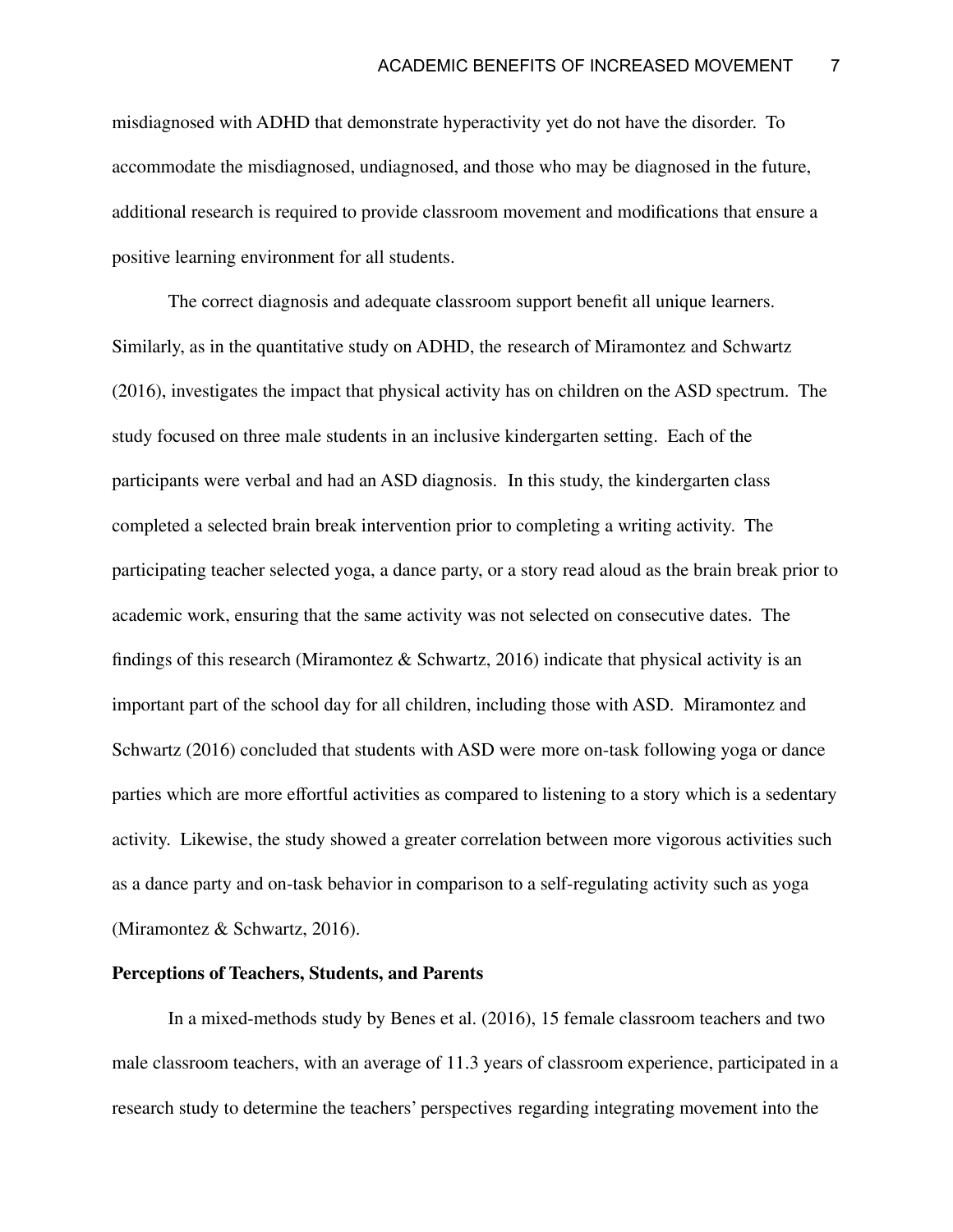classroom and investigate the resources needed to adequately incorporate more movement. According to this research (Benes et al., 2016), not all teachers utilized movement on a regular basis, yet all reported positive correlations between increased classroom movement and student achievement. The results were overwhelmingly positive in favor of increased classroom movement as engagement increased, retention of learning material was improved, and it helped maximize the students' ability to focus on an academic task (Benes et al., 2016). As additional benefits, the teachers in this study (Benes et al., 2016) also reported a decrease in the prevalence of behaviors, fewer nerves and anxiety in students, and a more positive learning environment with less built-up energy.

The findings in this next study involving students and teachers (Miller & Lindt, 2018) echoed the results of the 2016 research (Benes et al.) with great similarities. In a 2018 study (Miller & Lindt), 76 students, four classroom teachers, and four preservice teachers participated in a study that quantitatively documented and evaluated student performance on academic materials and qualitatively described the observations and reflections of classroom and preservice teachers. Over the course of a two-week period, an experimental group was exposed to greater physical activity in reading and mathematics lessons (Miller & Lindt, 2018). The study (Miller & Lindt, 2018) showed that students correlated movement with content material yet did not necessarily retain information better because of increased physical activity when compared to the control group. The teachers reported an extremely positive correlation between additional movement and overall classroom learning. The findings indicate that movement promoted a more productive learning environment, benefited all types of learners, increased student engagement and motivation, and prompted students to participate in their learning (Miller &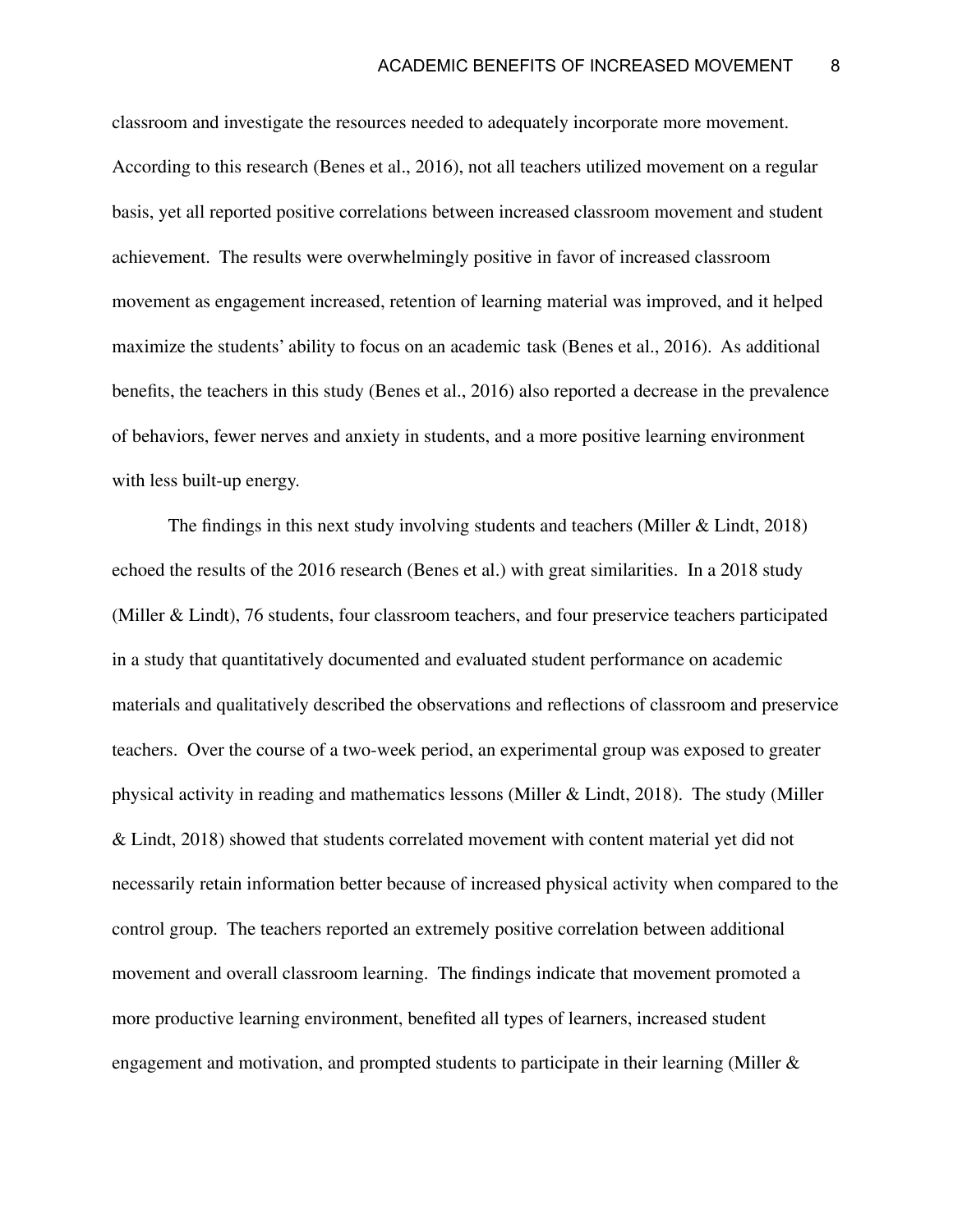Lindt, 2018). Lastly, the study (Miller & Lindt, 2018) reported less off-task behaviors with the teachers who purposefully incorporated more movement into the classroom learning.

Another research study by Gehris et al. (2015) describes extremely similar perspectives when determining how increased movement influences children's learning. In this 2015 study (Gehris et al.), 89 teachers were initially involved and eventually reduced to a focus group of 37 classroom teachers. This research (Gehris et al., 2015) reported a genuine awareness in classroom teachers that young learners possess an innate need to move. The teachers reported that intentional lesson plans were a critical component in connecting student movement with academic learning (Gehris et al., 2015). In addition to productive learning, this study reported that movement enriched academic concepts, focused children for learning, encouraged spatial awareness, promoted social skills and self-confidence, and utilized instructional strategies that tapped into the most natural methods of learning (Gehris et al., 2015).

As noted in the previous studies by Benes et al. (2016), Miller & Lindt (2018), and Gehris et al. (2015), teachers and students highlight the immensely positive aspects of increased physical activity within the classroom. Their perspectives appreciate the importance and acknowledge the benefits. Parents have a slightly different perspective on physical activity. In a study by Bentley et al. (2012), 32 parents of young children were interviewed to determine their knowledge of their child's physical activity levels. Through a series of in-depth, detailed phone interviews, the researchers reported that parents typically perceive their child to be active yet do not know how much exercise their child is getting (Bentley et al., 2012).

This information is pertinent to classroom learning as many parents felt the physical activity should come from the school setting (Bentley et al., 2012). Parents reported a desire to have more physically active children yet experience barriers that prevented that desire from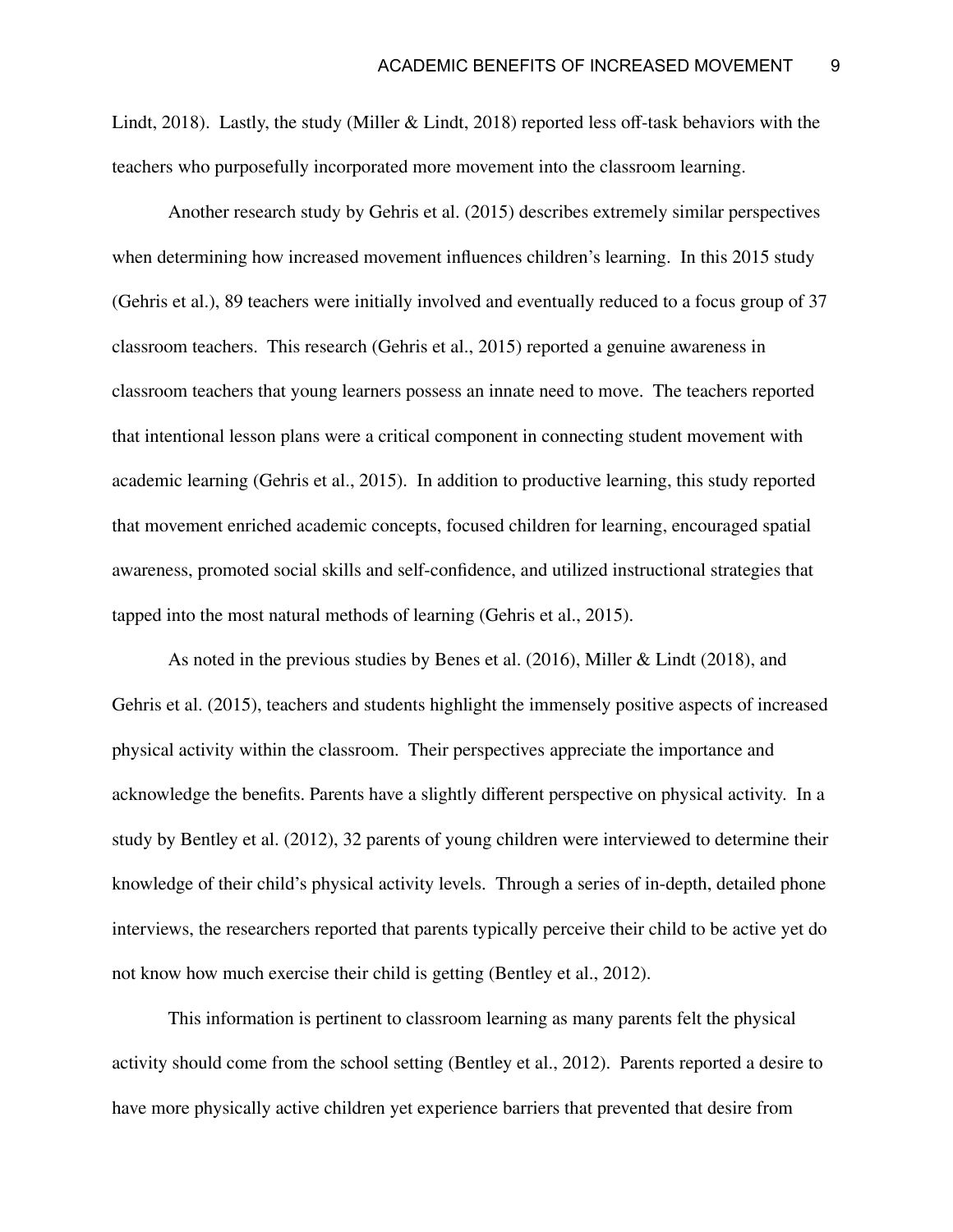becoming a reality (Bentley et al., 2012). As our culture has changed to a more sedentary lifestyle and parents face barriers preventing children from organized movement opportunities, schools must consider their role in the physical activity levels of young learners. The previous 2016 (Benes et al.), 2018 (Miller & Lindt), and 2015 (Gehris et al.) studies emphasize the importance and benefits while the 2012 study (Bentley et al.) highlights the need.

#### **Brain Breaks and the Effects on Learning**

With increased academic rigor and raised expectations of young learners, research cautions teachers to ensure the inclusion of physical activity in learning as a means of adequate childhood development (Wadsworth et al., 2012). Brain breaks are instructional strategies that promote developmentally appropriate movement while understanding the learning stamina of young children. Brain breaks include fun songs promoting vigorous activity (Miramontez & Schwartz, 2016), yoga routines promoting mindfulness (Razza et al., 2015), or an intentional movement program promoting academic learning goals (Shoval et al., 2018).

In a study by Mavilidi, Drew, et al. (2020), 87 primary school students from three different classrooms were assigned a different brain break intervention. The interventions included: one class for brain breaks only that were separated from mathematical learning, one class for brain breaks and mathematics combined, and one class with controlled conditions involving mathematics only (Mavilidi, Drew, et al., 2020). This research (Mavilidi, Drew, et al., 2020) concluded that brain breaks significantly improve on-task behavior and academic achievement in children. Interestingly, the findings of this 2020 study (Mavilidi, Drew, et al.) indicate that the brain breaks with strictly physical activity were more beneficial in terms of academic achievement than brain breaks intermingled with academic content.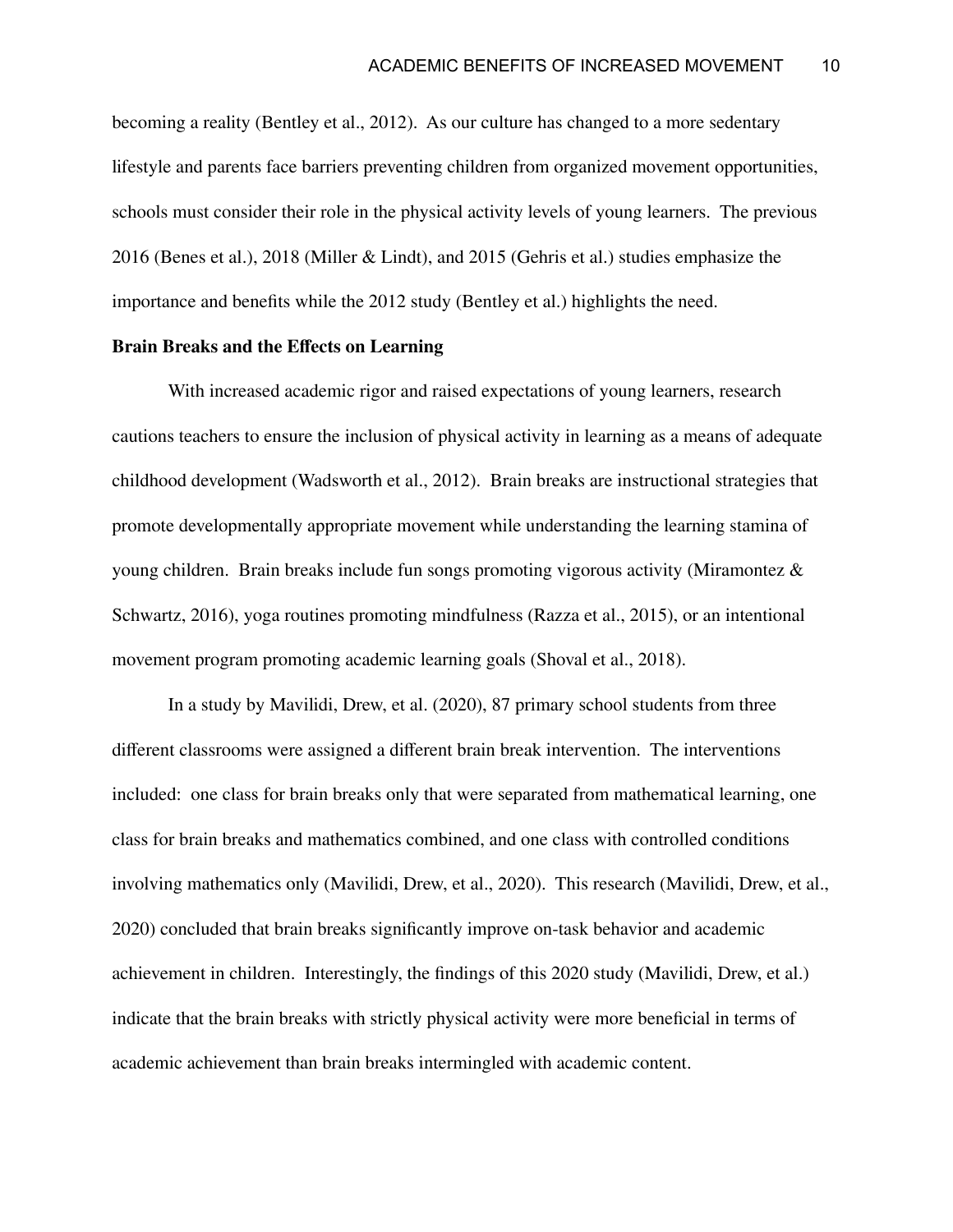Conversely, a study by Shoval et al. (2018) involving 160 kindergarteners discovered contradictory findings. The 2018 study (Shoval et al.) investigated whether mindful movement, an intervention that integrates academics into brain breaks, or movement for its own sake, an intervention that allows children to move freely without academic instruction, was a more beneficial program. This study (Shoval et al., 2018) reported that mindful movement, the intervention which integrated academics into the brain break, showed most significant gains as children were purposefully involved in mind-on learning and movement. The research suggests that mindful movement has the potential to increase the quality of a child's overall cognitive performance (Shoval et al., 2018). Although mindful movement proved superior, movement for its own sake showed greater results than the control kindergarten class that did not implement a brain break intervention (Shoval et al., 2018). In other words, movement brain breaks of any kind benefit learners, however, integrating academics may have more significant benefits.

The research performed by Wadsworth et al. (2012) presents a different comparison that is pertinent for the teachers of young learners. Wadsworth et al. (2012) investigated the benefits of intentional physical activity breaks in comparison to free play opportunities. The research included two childcare centers that adjusted the amount of intentional physical activity breaks and free play time allotted for each day (Wadsworth et al., 2012). The findings (Wadsworth et al., 2012) indicate that the intentional physical activity breaks carried greater benefits than the free play as children were more engaged and prepared to continue learning. In other words, the breaks did not interrupt the learning, but rather helped students transition between activities and prepare for additional learning to ensue.

Yet another comparison for brain breaks is evaluated in the study by Magdalena et al. (2020) investigating the influence physical brain breaks have on student attitude towards physical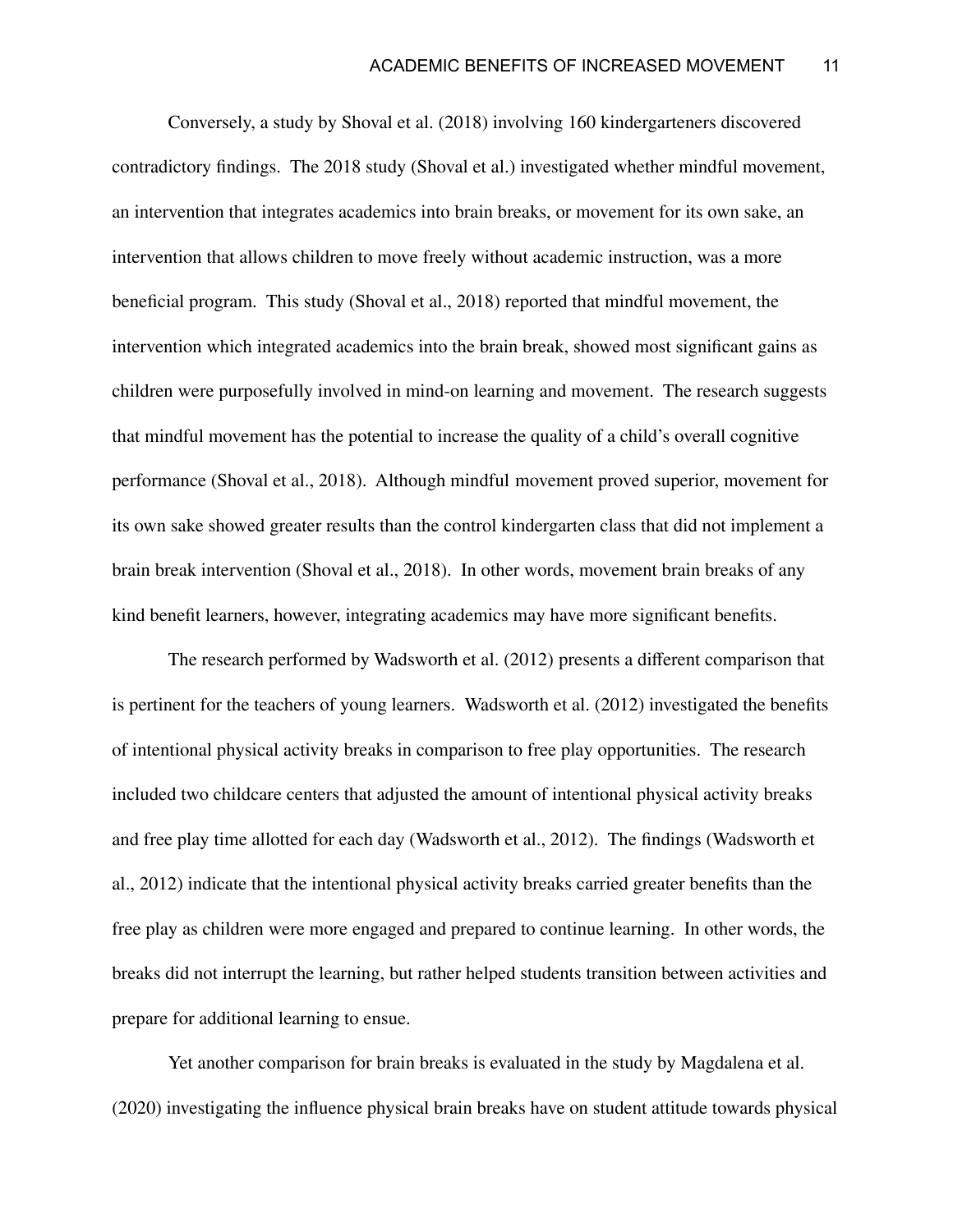activity. This study (Magdalena et al., 2020) included 3,036 elementary students from eight different countries. After completing the intervention, the findings indicate that regular physically active brain breaks positively impacted student attitudes towards physical activities and improved learning, self-efficacy, and a desire to reach personal best goals (Magdalena et al., 2020). To summarize, brain breaks in elementary classrooms are positive, healthy, fun, and educationally beneficial.

A less vigorously intense, yet extremely effective type of brain break is the incorporation of yoga and mindfulness in the classroom. In the study by Razza et al. (2015), 34 children participated in a study that investigated the effect a yoga program can have on students when used as an intervention within the classroom. The findings of this research (Razza et al., 2015) indicate that the intervention group showed significantly higher focused attention, demonstrated less impulsivity, and increased executive functioning skills. This study by Razza et al. (2015) also indicates that mindful yoga is associated with greater inhibitory control and self-regulation skills. Mindful yoga, although less physically intense, provides equally beneficial qualities to classroom learning.

Similarly, a research study performed by Rashedi & Schonert-Reichl (2019), focused on the benefits of mindfulness when utilized as a classroom brain break for young students. The researchers acknowledged the importance of executive functioning in young children and how it impacts a child's control, working memory, and cognitive flexibility (Rashedi & Schonert-Reichl, 2019). In this study (Rashedi & Schonert-Reichl, 2019), researchers observed and evaluated progress for primary students as they completed yoga and mindfulness interventions. The findings indicate that the yoga and mindfulness brain break intervention promoted significant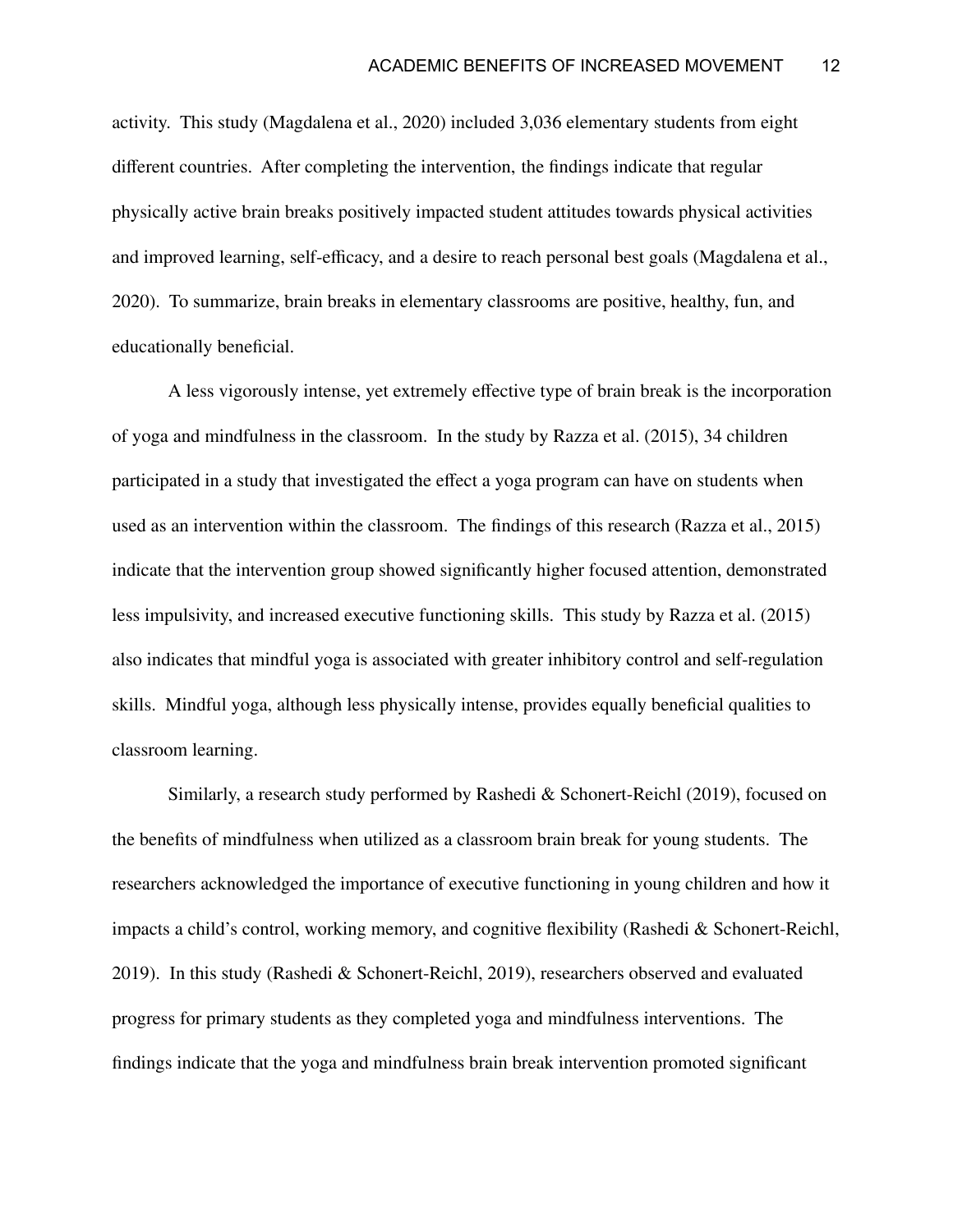gains on direct assessments of executive functioning, especially with students who demonstrated lower starting points (Rashedi & Schonert-Reichl, 2019). In other words, this yoga and mindfulness intervention most positively impacted the abilities of the lower, struggling students. The research also indicated that this intervention assisted students in developing greater social-competence, social-emotional development, a greater awareness of others, and overall better health (Rashedi & Schonert-Reichl, 2019).

#### **Methods and Tools to Make Movement Efficient**

Students spend a significant amount of time at school. Teachers have the ability to structure those hours to ensure developmentally appropriate activities are taking place and rigorous academic learning is occurring. A factor that teachers can control is ensuring the classroom environment is conducive to learning. In a study by McLaren et al. (2012), 20 kindergarten students participated in an investigation of the design of an inclusive kindergarten classroom. The research (McLaren et al., 2012) monitored the classroom setup and behaviors of children that indicated the most efficient methods of movement and most accessible areas of the classroom. The findings indicate that students were drawn to open pathways, unobstructed spaces, and open areas to perform those most movements in those locations (McLaren et al., 2012). The study by McLaren et al. (2012) also indicated that children gravitated to social affordances and copied the behaviors they saw in other students. "Contemporary neuroscientific evidence makes it clear that it is crucial to facilitate children's movement in schools" (McLaren et al., 2012, p. 22).

Similarly, a study by Killbourne et al. (2017) discusses the importance of an activity-permissible classroom with an evidence-based design most conducive to learning. Traditional classrooms typically structure desks in rows with little room for movement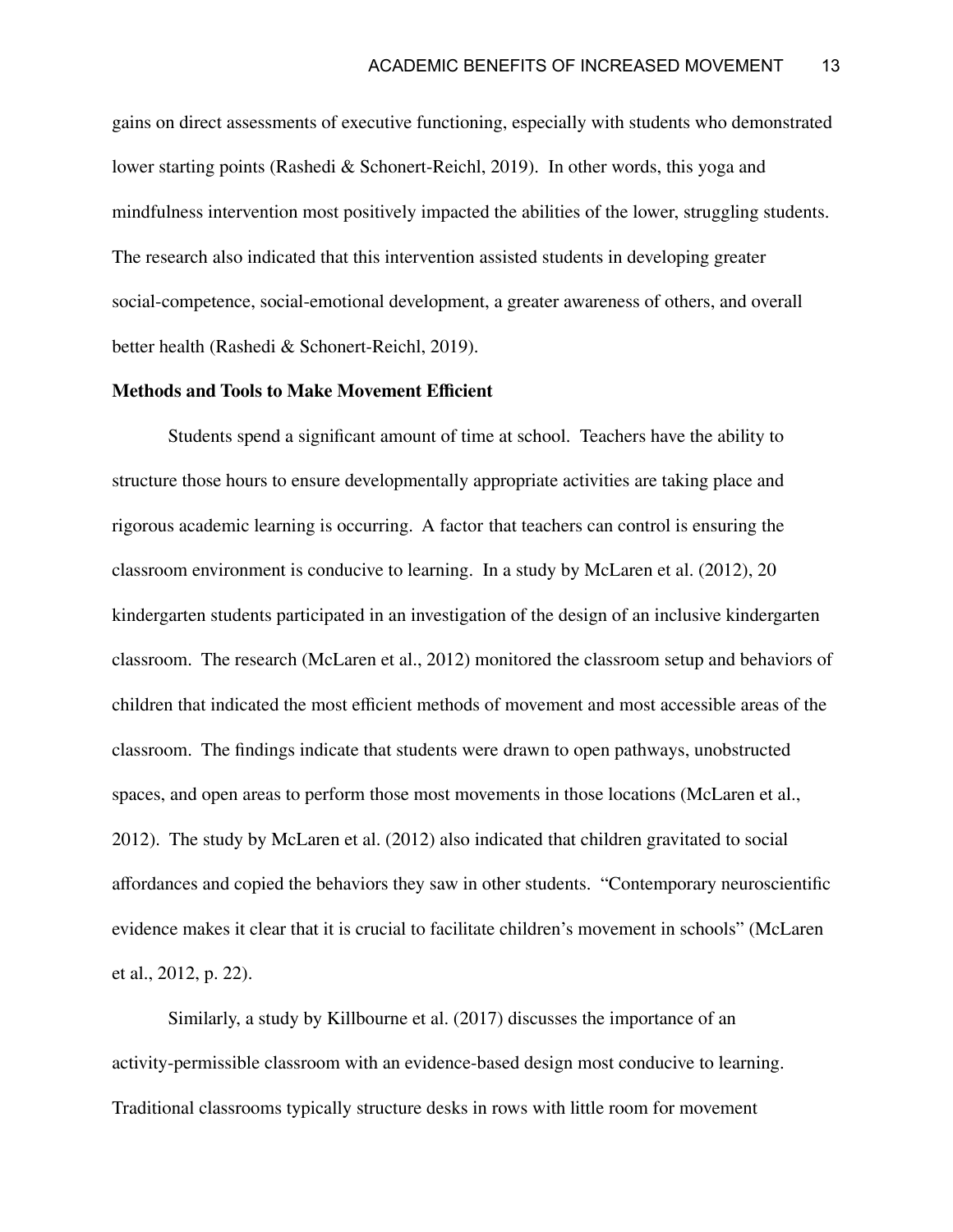(Killbourne et al., 2017). "The design supports a teacher-centered modality and drives a passive learning protocol" (Killbourne et al., 2017, p. 3). In this 2017 study (Killbourne et al.), 26 students participated in an investigation on a more modern classroom structure that promotes a more student-centered learning environment. Students are no longer completing traditional work and must have a classroom designed to enhance learning in modern times. The researchers identified a higher level of engagement using an evidence-based classroom design in which students demonstrated greater focus, motivation, and received more feedback from the teacher (Killbourne et al., 2017). This study illustrates a model that shows how classroom designs and structures can provide learning opportunities and environments most conducive and supportive to all student learning (Killbourne et al., 2017).

Along with a beneficial learning environment, the methods in which students are instructed and evaluated impacts the learning. A study by Schmid et al. (2016), researchers evaluated the application of *En Plein*, a motion-based platform for teaching and assessing students in regard to phonological awareness skills. Within this study (Schmid et al., 2016), 16 children playfully interacted with the technological device and completed learning tasks while remaining physically active. To summarize, *En Plein* serves as an individual learning center that focuses intensively on phonological awareness skills while ensuring children are actively involved in the learning process. This study evaluated the effectiveness of such a platform. The researchers indicated that the program was highly enticing, engaging, and enhanced learning for students (Schmid et al., 2016). While both the control group and experimental group showed increased abilities, the experimental group increased 15.2% while the control group only increased 8.3% during the intervention period (Schmid et al., 2016). The researchers noted some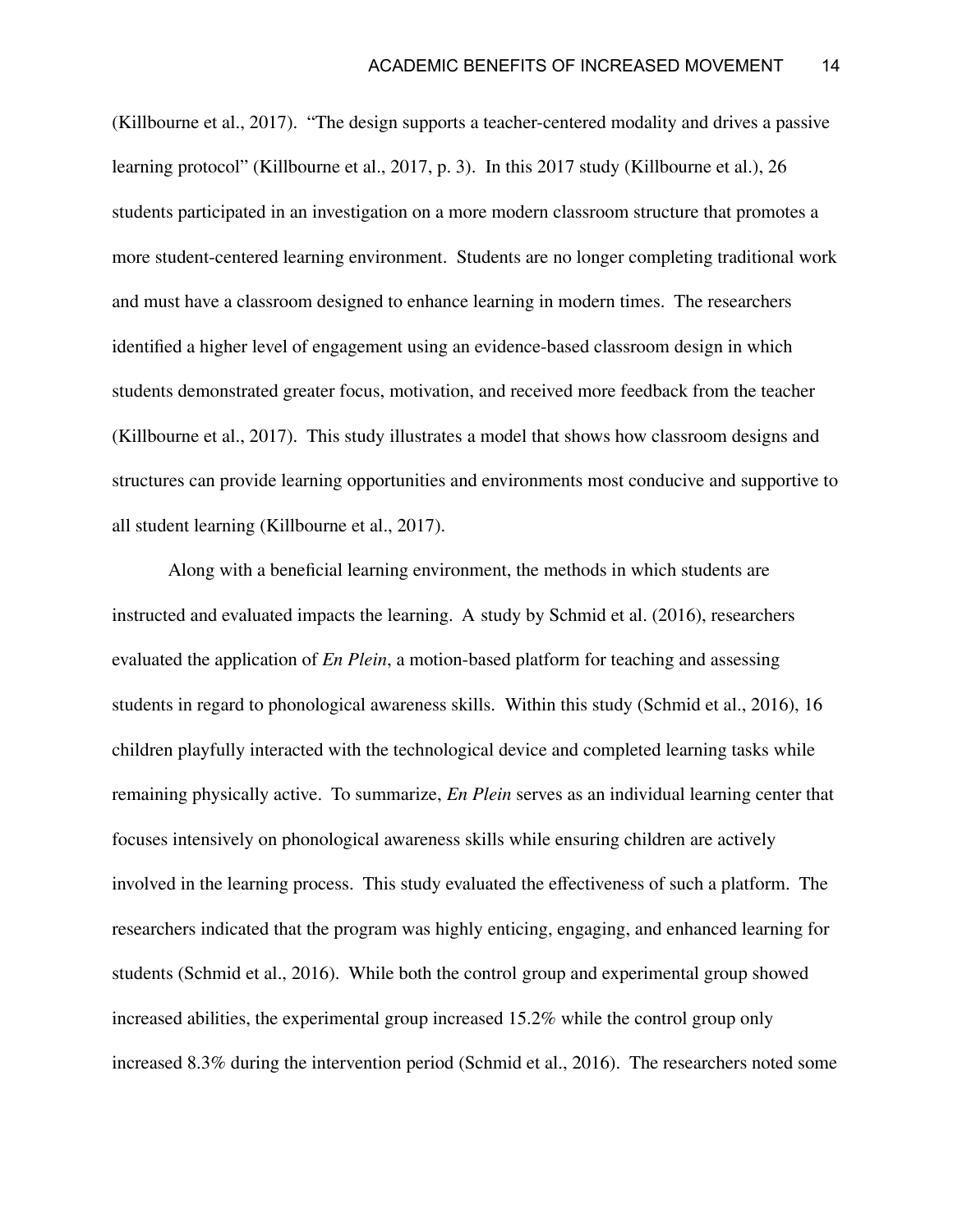additional benefits of *En Plein* such as instant feedback and a playful, virtual environment that matches the learning styles of young children (Schmid et al., 2016).

#### **Physical Activity Impacts Overall Wellbeing**

The overall wellbeing of young children greatly impacts the academic capabilities demonstrated in the classroom. Higher-fit children in cardiorespiratory fitness have a greater amplitude and faster processing speeds than less fit peers (Mora-Gonzalez et al., 2019). A correlation exists between the working memory and physical activity of young children (Mora-Gonzalez et al., 2019). Obesity and health concerns are becoming a bigger factor with a more stagnant generation (Palmer et al., 2017). Integrating structured physical activity opportunities into classroom learning promotes the proper development of gross motor skills and developmental abilities (Palmer et al., 2017). Increased movement in the classroom addresses many of these concerns.

In a study by Mora-Gonzalez et al. (2019), 110 students participated in a study that strictly focused on the physical components of activity, such as muscular strength, speed, agility, and cardiorespiratory fitness, and the correlation to working memory and neuroelectric activity in children. The findings of this study (Mora-Gonzalez et al., 2019) indicate that cardiorespiratory fitness, speed, and agility were consistently associated with an improved working memory and neuroelectric activity. Promoting vigorous physical activity would not only benefit overall health and well-being, but also enhance working memory, especially with children who may struggle with overweight/obesity (Mora-Gonzalez et al., 2019).

As overall health and well-being is examined, food choice, nutrition, and screen time must be taken into consideration. A study by Snelling et al. (2015) examines how activity levels, food consumption patterns, and daily screen time correlate with successful grades in school.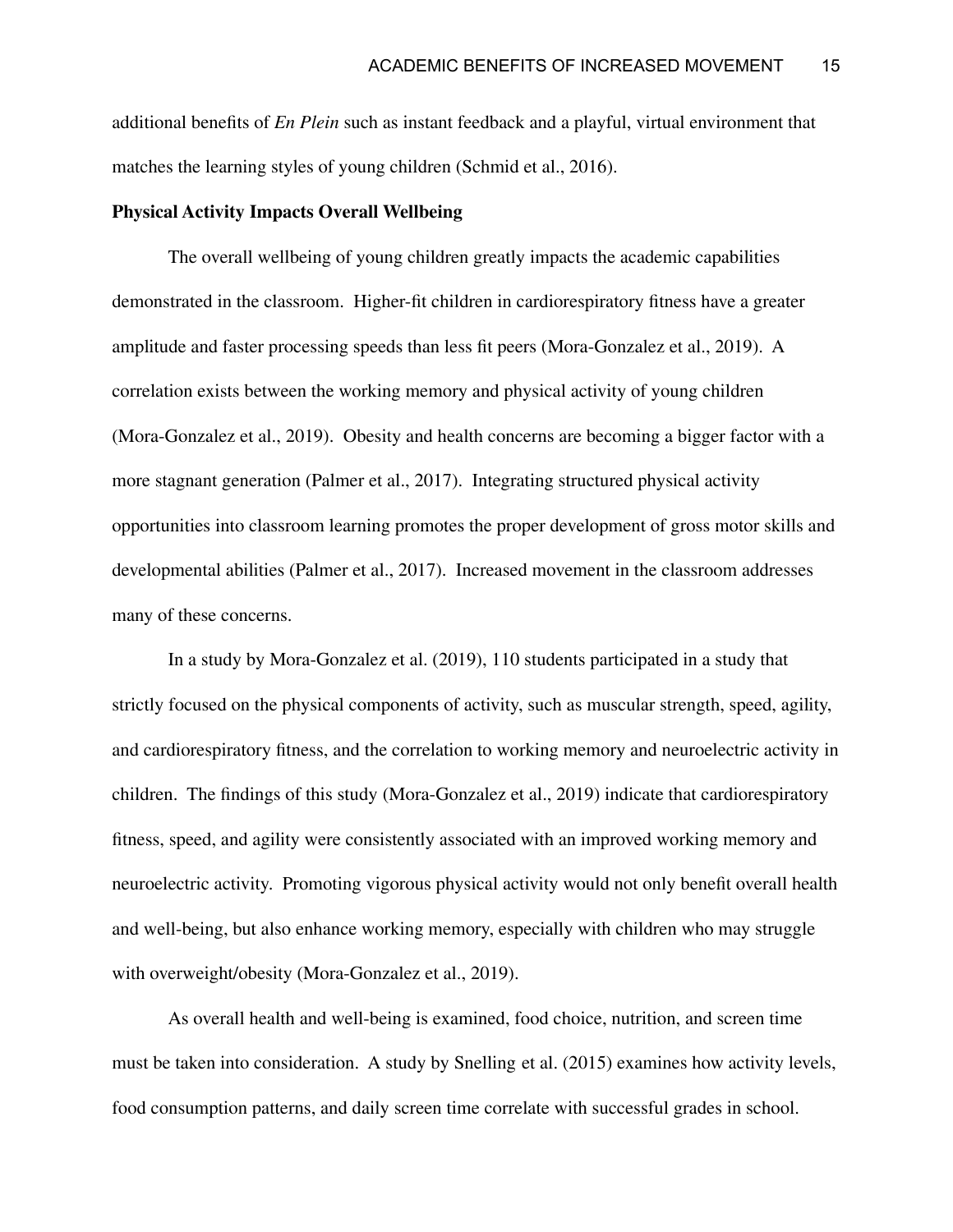1,034 students were involved in the study as students self-reported daily habits in each category (Snelling et al., 2015). The findings indicate a significant relationship between increased physical activity and academic performance and better food choices and academic performance (Snelling et al., 2015). Students receiving As and Bs were more physically active than those reporting lower grades (Snelling et al., 2015). Students spending less time watching television and playing video games reported receiving higher grades than those who recorded more screen time (Snelling et al., 2015). In other words, not only does staying physically active, eating healthy, and decreasing screen time promote overall health, but also correlates with better academic performances.

When considering the benefits of physical activity, the type of activity should also be evaluated. In a study by Palmer et al. (2017), 87 young learners participated in a study investigating the benefits of structured movement and movement in a more relaxed setting. To collect this data, students were monitored through Actical Accelerometers which are small devices that measure physical activity levels (Palmer et al., 2017). The findings (Palmer et al., 2017) indicate that the children who participated in the indoor, structured movement activities were lightly, moderately, and vigorously involved far greater than the opposite group. Conversely, the outside, free play group demonstrated far greater sedentary time in comparison to the structured movement group (Palmer et al., 2017). The researchers noted that the teachers had a great impact on the level of physical activity through their example, modeling, and instructional energy levels (Palmer et al., 2017).

#### **Multisensory and Kinesthetic Learning**

Children need adequate gross motor development and physical activity to learn and grow (Callcott et al., 2015). These motor skills and movement are enhanced with multisensory and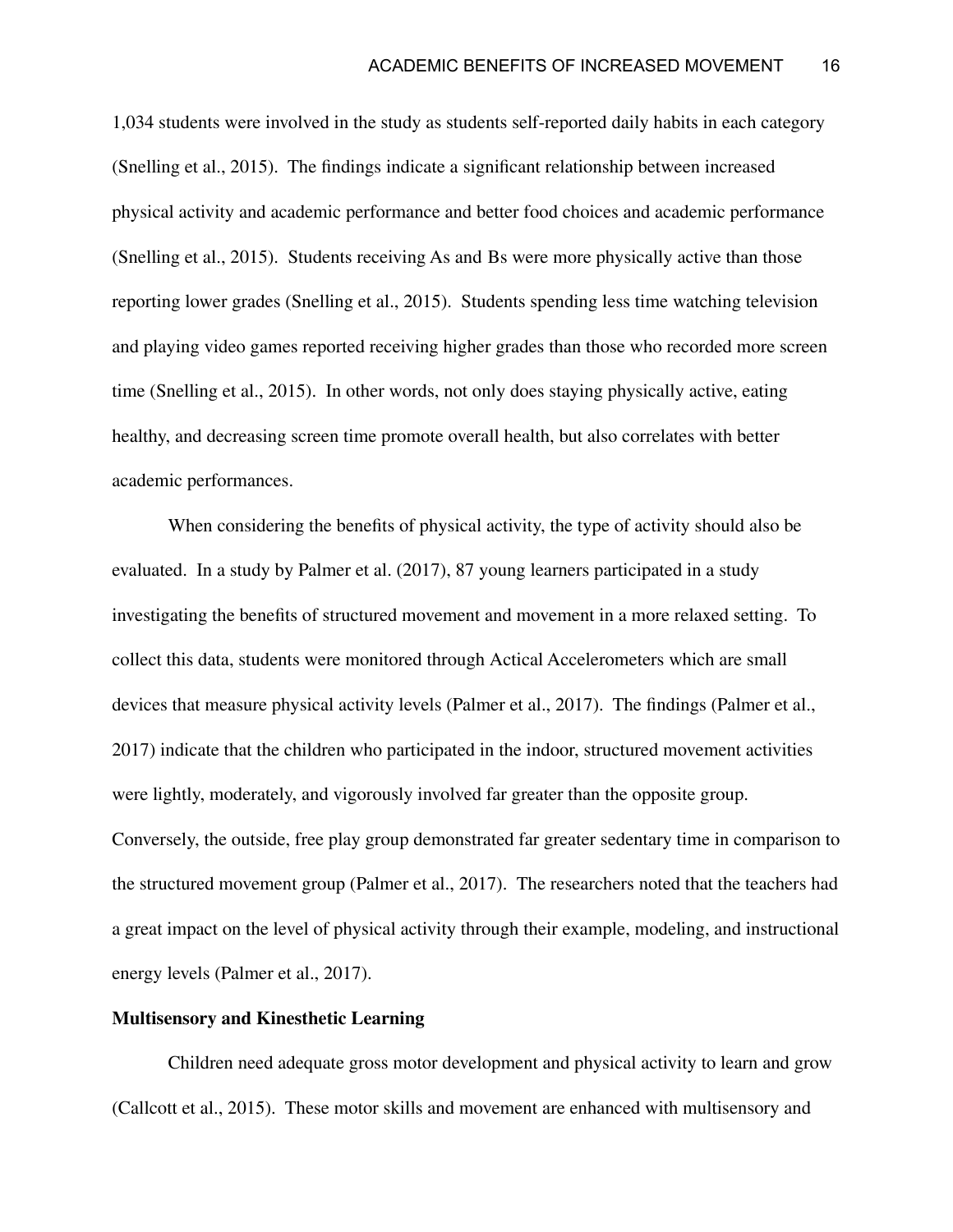kinesthetic learning practices. Multisensory instruction lends itself well to the way young learners authentically learn and behave (Lozy et al., 2020). Physical activity has numerous positive impacts on overall cognitive function in young children (Mavilidi, Okely, et al., 2016). The improvements academically may be tied to the kinesthetic learning methods or to the added benefits that physical wellness plays in overall cognitive functioning (Cecchini & Carriedo, 2020).

According to a study by Labat et al. (2015), a multisensory approach with young learners drastically improves academic abilities, especially with early reading and writing skills. In the study, (Labat et al., 2015), 50 students received training sessions with different methods of instruction to identify and improve letter recognition and letter sound fluency abilities. The visual and kinesthetic groups were most effective at enhancing alphabetic principles for reading and spelling skills (Labat et al., 2015). The findings indicate that, based on brain imaging, the kinesthetic movement performed on each shape promoted a greater level of mastery (Labat et al., 2015).

Similarly, a study by Callcott et al. (2015) investigated two literacy intervention programs called "Let's Decode", which focuses on literacy, and "Moving on with Literacy", which focuses on movement and literacy. This research by Callcott et al. (2015) studied the progress of 400 kindergarten students within these interventions over the course of an entire school year. The findings (Callcott et al., 2015) indicate that the intervention entitled "Moving on with Literacy" was the only group to perform better than the control group and that physical activity is connected to cognitive performance. The researchers indicate that there may be a synergistic relationship between the areas of the brain involved in literacy and movement (Callcott et al., 2015).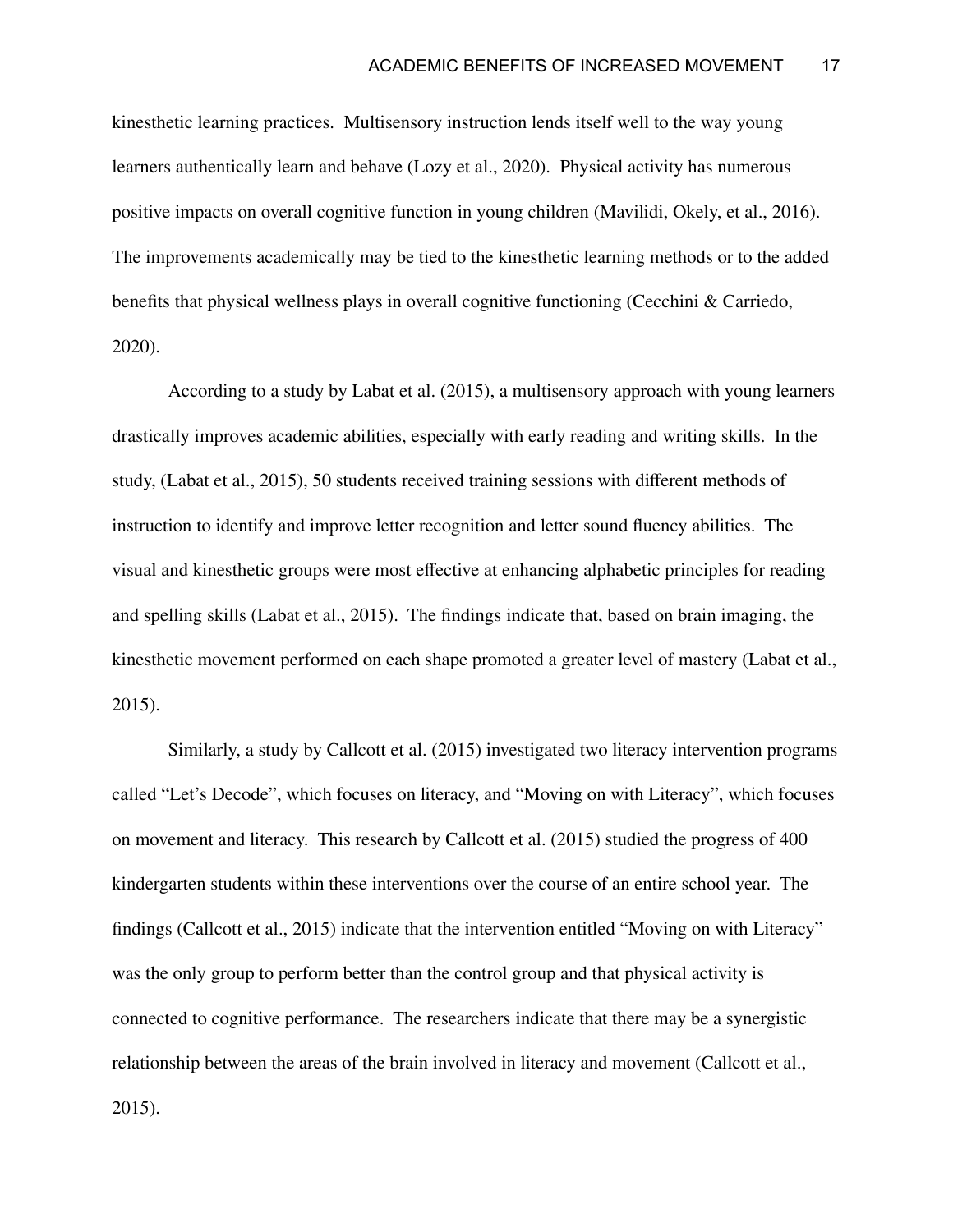In agreement, another kinesthetic literacy research study by Lozy et al. (2020) investigated the effects of pairing kinesthetic movement with the acquisition of literacy skills. In this study (Lozy et al., 2020), six children used mnemonic devices and kinesthetic movements to demonstrate literacy skills. The findings (Lozy et al., 2020) indicate that using kinesthetic movements correlated with children requiring fewer intervention sessions to master the skill. In other words, all children learned the skills, but the paired kinesthetic learning assisted the students in mastering the skill at a faster rate. The research mentioned how kinesthetic movements provide classroom teachers with low-cost and effective methods of improving academic abilities (Lozy et al., 2020).

Multisensory mathematical interventions indicated similar results. In a study by Cecchini & Carriedo (2020), researchers investigated the effects of an interdisciplinary approach integrating mathematics and physical education. 46 students participated in the study by Cecchini & Carriedo (2020) that examined the educational differences between a traditional math intervention and one infused with kinesthetic, active learning. The findings indicate that all interventions showed growth in mathematical abilities, however, the combined approach showed more significant growth than the traditional method (Cecchini & Carriedo, 2020). The researchers determined there is a significant correlation between movement and increased physical activity with better cognitive development and mathematical abilities (Cecchini & Carriedo, 2020).

Similarly, the benefits of kinesthetic learning improve geography skills in young learners. In a study by Mavilidi, Okely, et al. (2016), 90 students were included in one of three geography intervention lessons: the integrated group that required students to act as animals from each continent, a nonintegrated group that required students to run vigorously to locations on the map,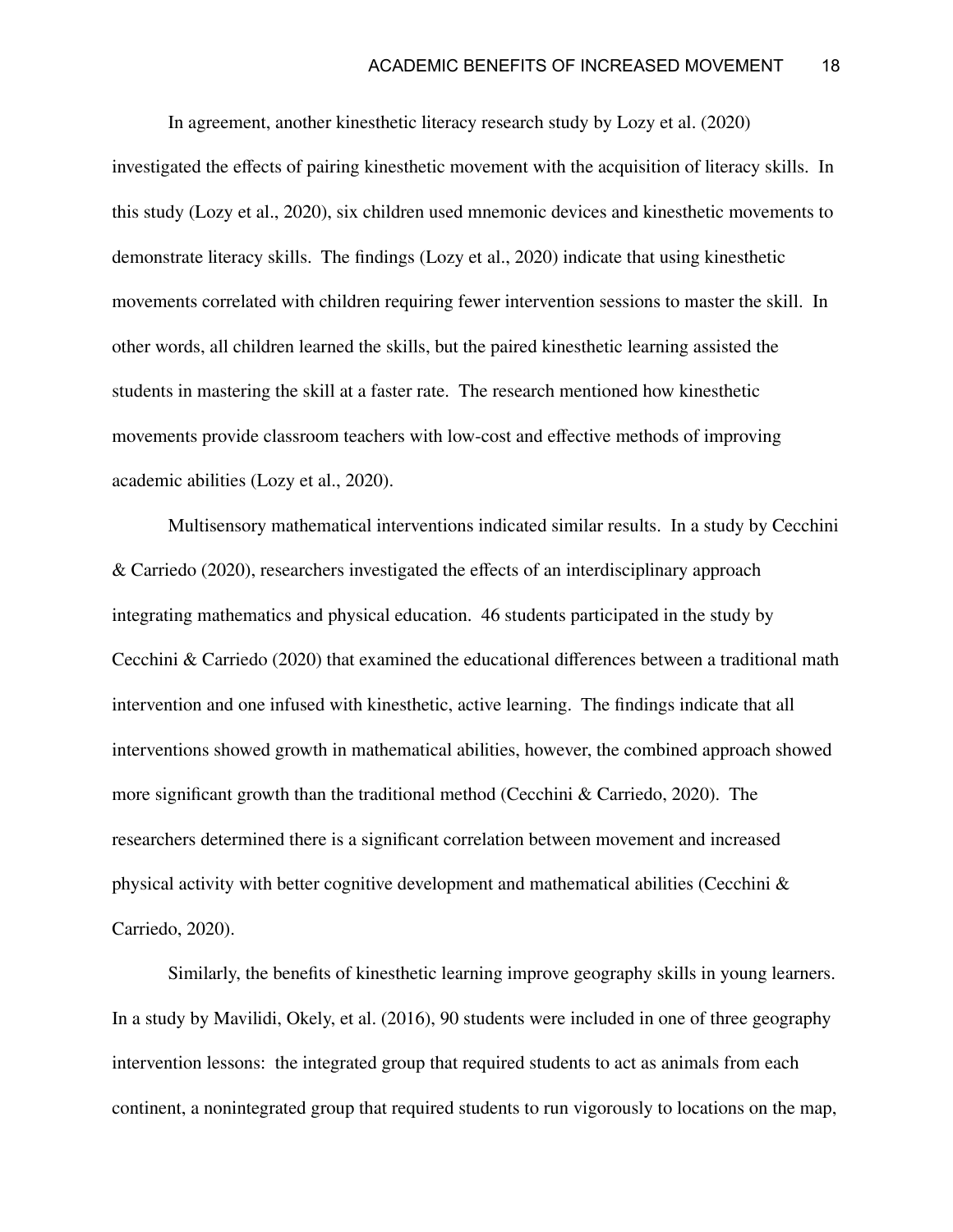or the control group that learned without physical activity. The first finding indicates that students who were physically active demonstrated increased enjoyment and engagement (Mavilidi, Okely, et al., 2016). The other finding indicates that the integrated group demonstrated the best results but were not significantly greater than the nonintegrated group (Mavilidi, Okely, et al., 2016).

#### **Physical Activity and Academic Achievement**

Recent studies indicate there is an important connection between physical activity and other neurological components of the brain (Tilp et al., 2020). Not only does physical activity improve cognitive function, but also increases academic performance (Golsteyn et al., 2020). This information equips teachers with knowledge to purposefully integrate movement into learning. It is critical this increase in physical activity begins in kindergarten. There is a positive correlation between gross motor abilities and high cognitive capabilities in addition to proper growth and development (de Waal, 2019). One major component of early academic success is refined executive functioning abilities. Executive functioning is a portion of the brain that directly benefits from exercise (Chang et al., 2013). Beginning healthy physical habits that translate into learning success at a young age is vital for future achievement (Käll et al., 2014).

Executive functioning is a part of the brain enhanced by exercise (Chang et al., 2013). Therefore, early exercise would promote an early development of productive executive functioning skills that would significantly improve a young child's cognitive development. A study by Chang et al. (2013) investigates the long-term benefits exercise can have on 26 healthy kindergarten students. This research was conducted using soccer as the activity in 35-minute sessions, twice per week, for eight weeks (Chang et al., 2013). Of the three groups, the children in the moderate-intensity group demonstrated improved fitness, muscle endurance, flexibility,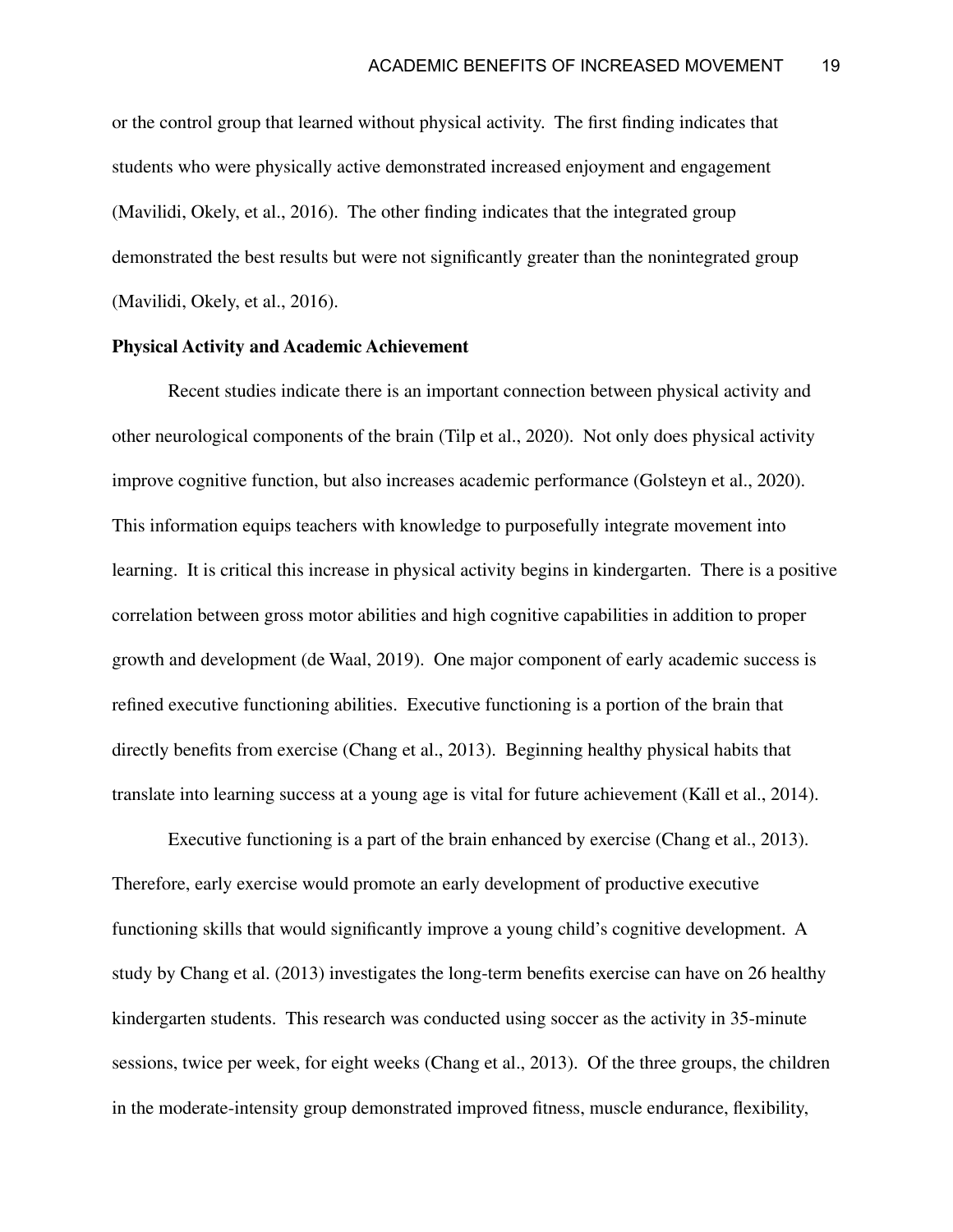and body composition in comparison to the low-intensity group (Chang et al., 2013). However, the high-intensity group showed the most significant improvements in all categories (Chang et al., 2013). In this study (Chang et al., 2013), the findings support the positive impact coordinative exercise, such as soccer, has on executive function in kindergarten children.

In a mixed-methods study by Käll et al. (2014), students from local sports clubs and elementary schools participated in physically active interventions to determine the impact movement had on academic achievement. The findings of this study (Käll et al., 2014) indicate that the more physical activity a child was involved in, the more the child's academic achievement improved. The research indicated that the physical activity interventions led to greater concentration abilities for students and more positive classroom behaviors which also led to greater academic achievement (Käll et al., 2014).

The research by Käll et al. (2014) was related to clubs and elementary school while this 2020 study (Tilp et al.) focuses on a morning break during the school day. 35 children participated in a physically active intervention program during the morning break of the school day over the course of five weeks. The researchers indicate an increase in attention, concentration, fluency, and arithmetic in comparison to the control group (Tilp et al., 2020). This study by Tilp et al. (2020) adds evidence that exercise correlates to gains involving attentional performance and academic achievement. The findings also indicate that a motor-coordinative intervention is associated with an increase in creative potential (Tilp et al., 2020).

After rigorous days of learning, many children spend a significant amount of time in afterschool programs in the evening hours (Riiser et al., 2019). This study by Riiser et al. (2019) investigates how intentionally increasing minutes of physical activity impacts the children involved. The findings indicate that, on average, children in afterschool programs complete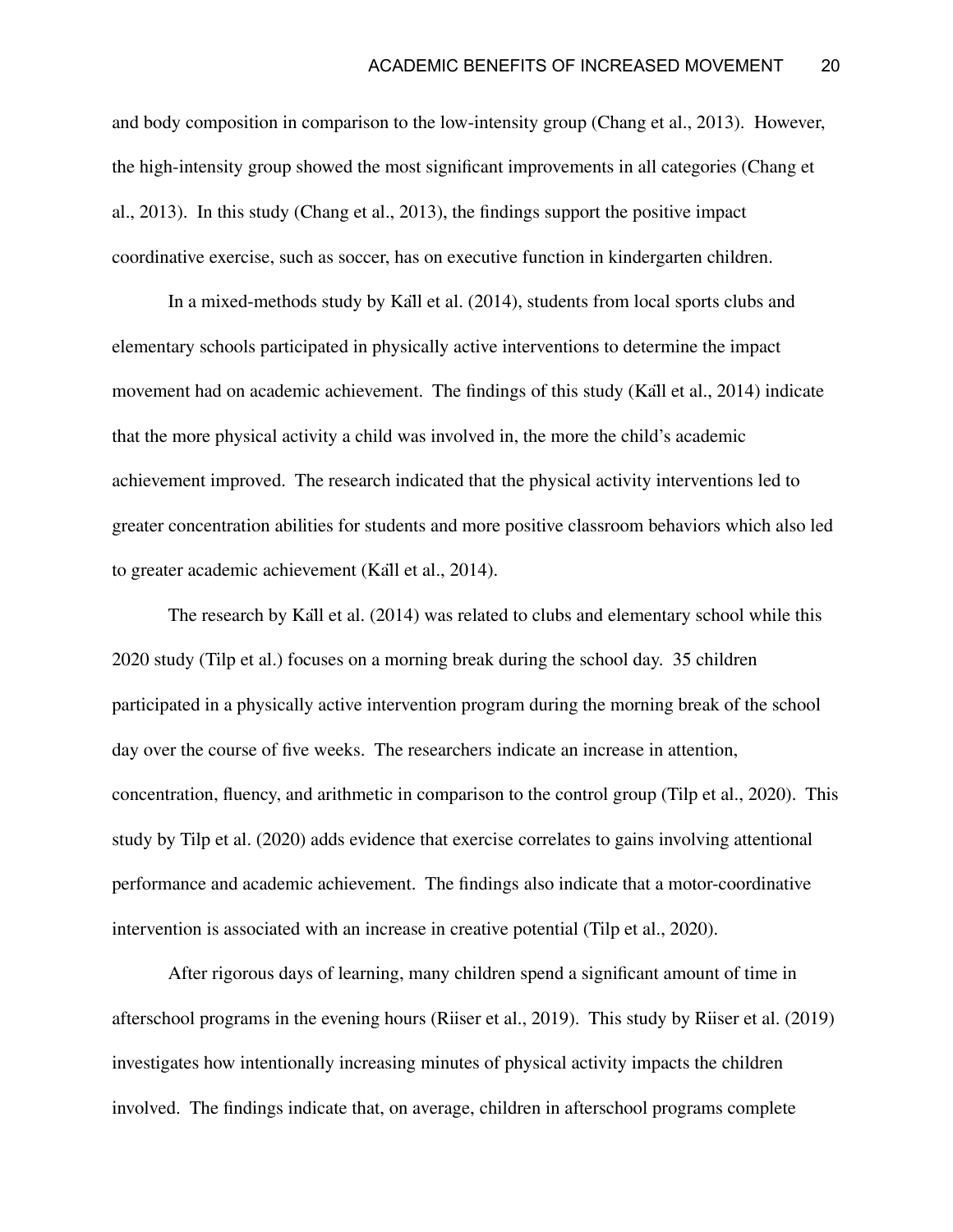nearly half the recommended amount of vigorous activity (Riiser et al., 2019). With the knowledge that children are far too sedentary and spending a significant amount of time at afterschool programs, schools should look to utilize the opportunity and improve students' strength, coordination, balance, and agility through physical activity within the program (Riiser et al., 2019).

Vetter et al. (2020) exposed a lack of numeracy skills in recent years and devised a mixed-methods study to investigate the correlation between physical activity and fitness levels and math scores. The study (Vetter et al., 2020) identifies that 6/11 of the intervention groups showed significant improvements in math scores. The research accompanied a disclosure that age and content area appear to make difference with the results of the movement intervention (Vetter et al., 2020). To summarize the literature, kindergarten is an ideal age to begin physical activity interventions to ensure the cognitive potential is at a maximum.

Similarly, promoting early physical activity interventions, is the study by de Waal (2019) focusing on fundamental movement skills and academic performance for primary students. In this study (de Waal, 2019), 69 kindergarten students participated in this assessment for physical and intellectual competence. The researcher indicates that moderate to large correlations exist between fundamental movement skills and academic skills (de Waal, 2019). The study highlighted relationships between reading and locomotor skill as well as mathematics and object control skills for young learners with disabilities (de Waal, 2019).

Lastly, a study by Golsteyn et al. (2020) investigates the correlation between physical activity in a student's life and the levels of academic performance of students. In this study (Golsteyn et al., 2020), students in 21 schools participated in a physically active intervention over the course of two school years. Unlike much of the other research, the findings of this study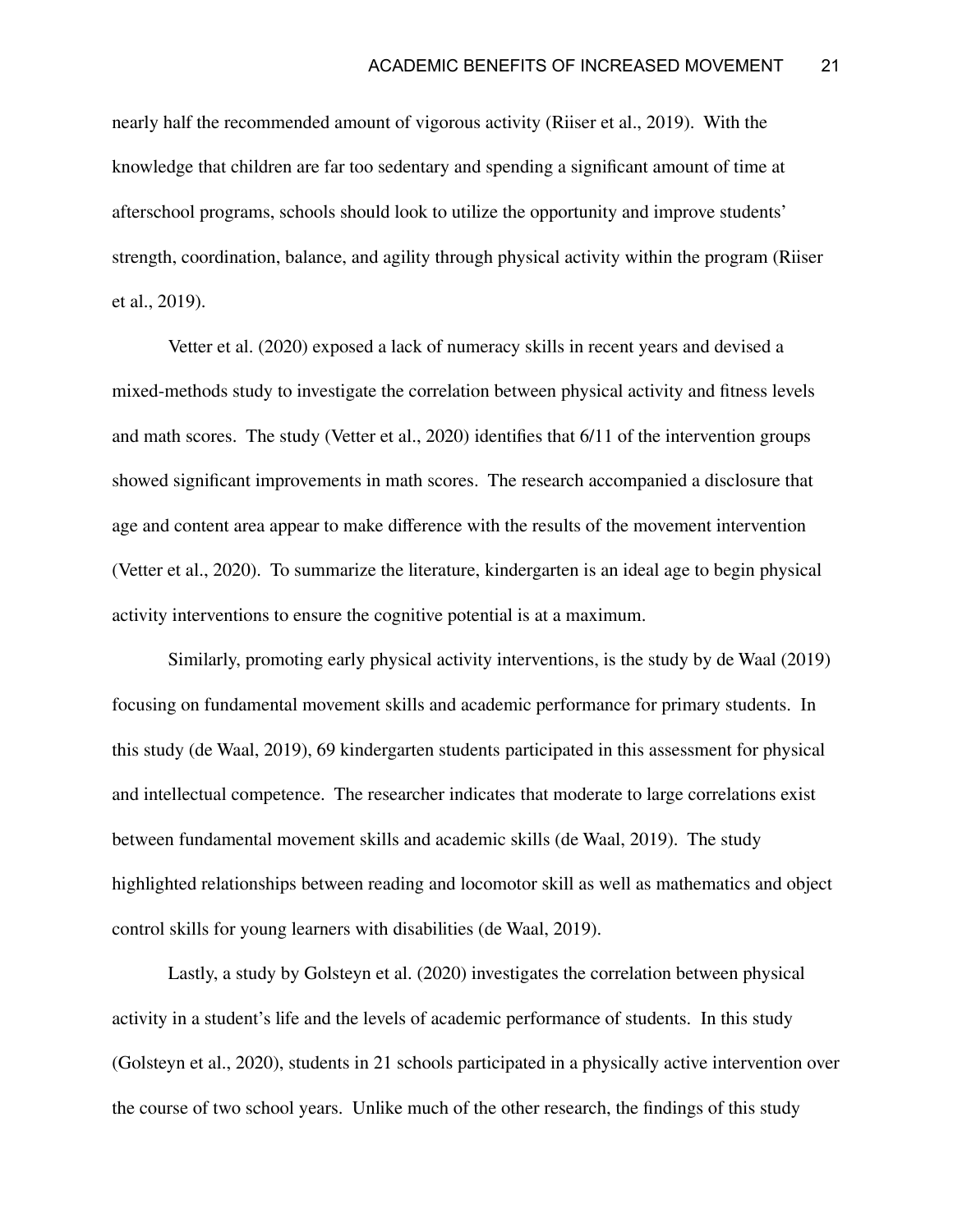(Golsteyn et al., 2020) indicate that increasing physical activity does not directly contribute to increased academic performance. In this particular research, Golsteyn et al. (2020) hypothesize the contrary results are due to students stopping academic work to be active or a need for a specific physical intervention to be utilized.

#### **Conclusion**

As kindergarten expectations and academic rigor increase, the correct use of movement in the classroom and current instructional strategies create a learning environment conducive to academic growth. Classroom movement is vital in addressing the initial problem of stagnant learning and teacher-centered classrooms. Utilizing movement creates an inclusive environment that accommodates every learner, increases attentional focus, and promotes on-task behaviors (Miramontez & Schwartz, 2016). With a highly intensified learning environment, young students benefit greatly from brain break opportunities. These brain breaks enhance self-regulation skills, working memory abilities, and cognitive flexibility (Rashedi & Schonert-Reichl, 2019). Naturally, physically active children crave movement and are drawn to opportunities to move. There is a significant relationship between increased physical activity and increased academic performance (Snelling et al., 2015). One area of recommended future research would focus on the impact of movement in a kindergarten classroom as a proactive instructional strategy for undiagnosed or misdiagnosed kindergarten students. Another area of recommended future research would examine the correlation between increased classroom movement and stamina for learning. Instructional strategies implemented by classroom teachers must reflect the research studies described in this literature review to enhance learning opportunities for young learners and ensure academic achievement.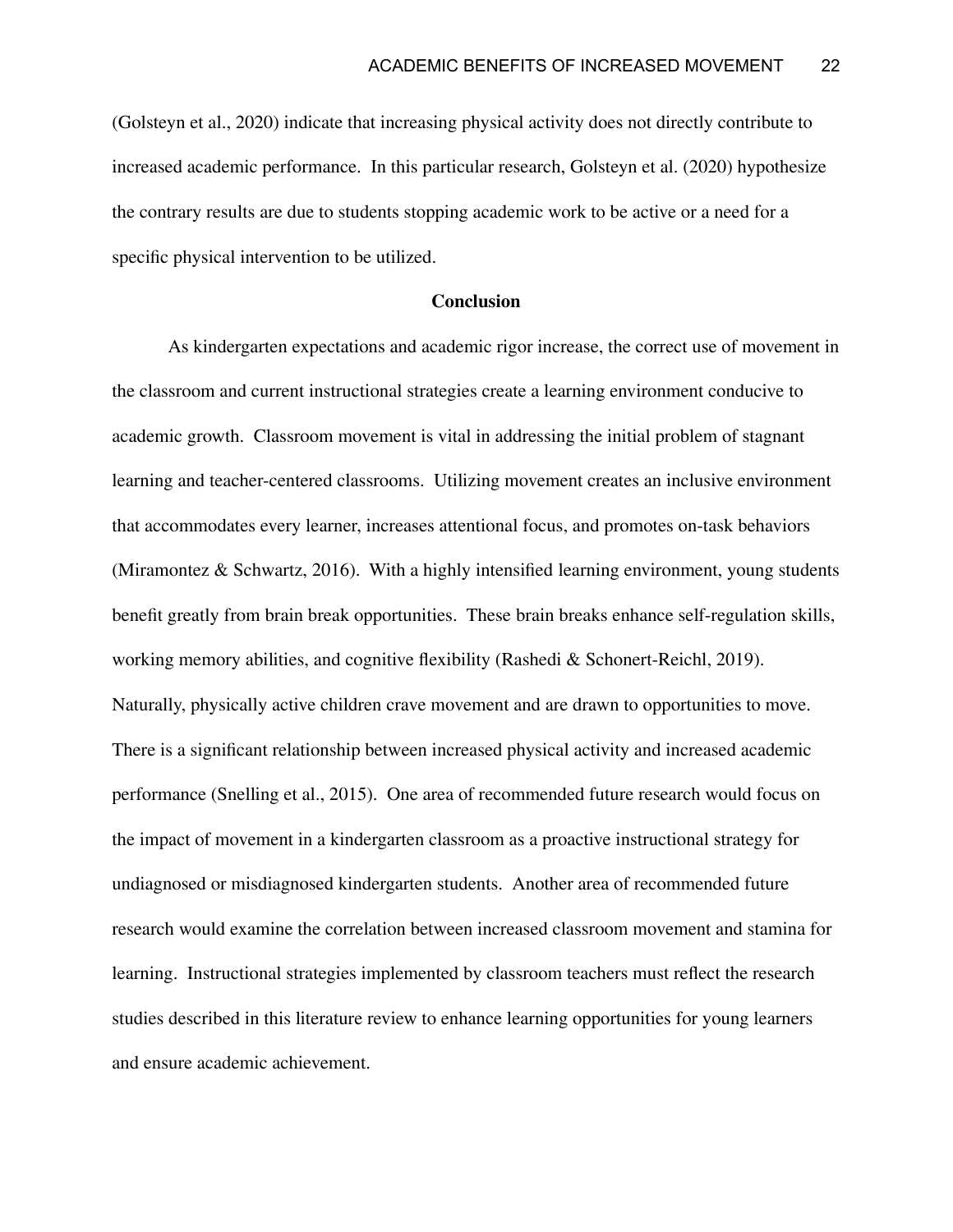#### **References**

- Benes, S., Finn, K. E., Sullivan, E. C., & Yan, Z. (2016). Teachers' perceptions of using movement in the classroom. *Physical Educator*, *73*(1).
- Bentley, G. F., Goodred, J. K., Jago, R., Sebire, S. J., Lucas, P. J., Fox, K. R., Stewart-Brown, S., & Turner, K. M. (2012). Parents' views on child physical activity and their implications for physical activity parenting interventions: a qualitative study. *Bmc Pediatrics*, *12*(1). https://doi.org/10.1186/1471-2431-12-180
- Callcott, D., Hammond, L., & Hill, S. (2015). The synergistic effect of teaching a combined explicit movement and phonological awareness program to preschool aged students. *Early Childhood Education Journal*, *43*(3), 201–211. https://doi.org/10.1007/s10643-014-0652-7
- Cecchini, J. A., & Carriedo, A. (2020). Effects of an interdisciplinary approach integrating mathematics and physical education on mathematical learning and physical activity levels. *Journal of Teaching in Physical Education*, *V39 N1 P121-125 Jan 2020*.
- Chang, Y. K., Tsai, Y. J., Chen, T. T., & Hung, T. M. (2013). The impacts of coordinative exercise on executive function in kindergarten children: an erp study. *Experimental Brain Research*, *225*(2), 187–96. https://doi.org/10.1007/s00221-012-3360-9
- de Waal, E. (2019). Fundamental movement skills and academic performance of 5- to 6-year-old preschoolers. *Early Childhood Education Journal*, *47*(4), 455–464. https://doi.org/10.1007/s10643-019-00936-6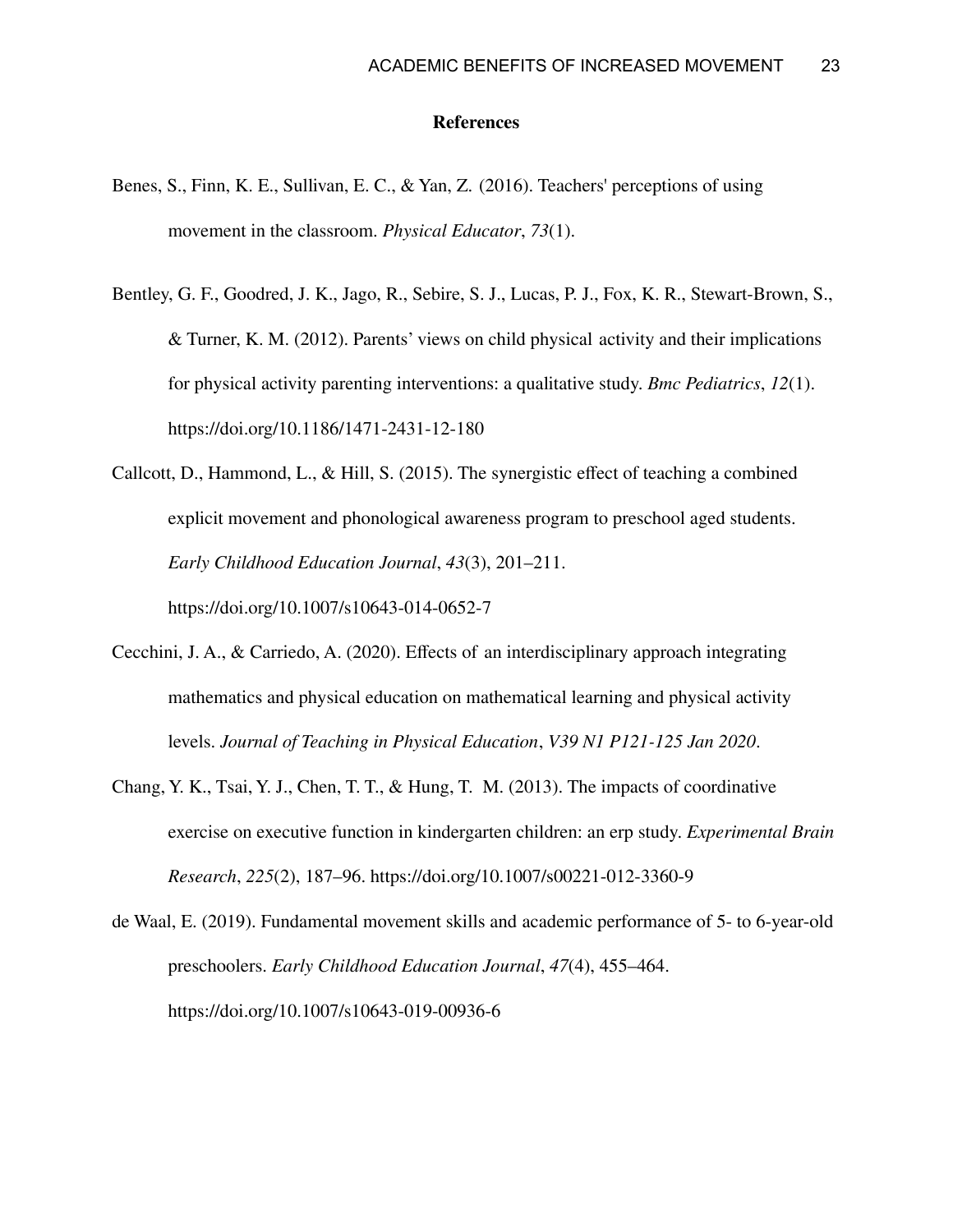- Gehris, J. S., Gooze, R. A., & Whitaker, R. C. (2015). Teachers' perceptions about children's movement and learning in early childhood education programmes. *Child: Care, Health and Development*, *41*(1), 122–131. https://doi.org/10.1111/cch.12136
- Golsteyn, B. H. H., Jansen, M. W. J., Kann, D. H. H., & Verhagen, A. M. C. (2020). Does stimulating physical activity affect school performance? *Journal of Policy Analysis and Management*, *39*(1), 64–95. https://doi.org/10.1002/pam.22156
- Kall L., Nilsson, M., & Linden T. (2014). The impact of a physical activity intervention program on academic achievement in a swedish elementary school setting. *Journal of School Health*, *84*(8), 473–480. https://doi.org/10.1111/josh.12179
- Killbourne, J., Scott-Webber, L., & Kapitula, L. (2017). An activity-permissible classroom: impacts of an evidence-based design solution on student engagement and movement in an elementary school classroom. *Children, Youth and Environments*, *27*(1), 112–134.
- Labat, H., Vallet, G., Magnan, A., & Ecalle, J. (2015). Facilitating effect of multisensory letter encoding on reading and spelling in 5-year-old children. *Applied Cognitive Psychology*, *29*(3), 381–391. https://doi.org/10.1002/acp.3116
- Lozy, E. D., Holmes, S. C., & Donaldson, J. M. (2020). The effects of paired kinesthetic movements on literacy skills acquisition with preschoolers. *Journal of Applied Behavior Analysis*, *53*(3), 1337–1353. https://doi.org/10.1002/jaba.677
- Magdalena, M. C. M., Ming-Kai, C., Agata, K., Biljana, P., Christopher, R. E., Fatma, S. U., Hrvoje, P., DanéCoetzee, Luminita, G., Arunas, E., Milan, P., Govindasamy, B., Elizabeth, A., & J, L. D. (2020). Brain breaks® physical activity solutions in the classroom and on attitudes toward physical activity: a randomized controlled trial among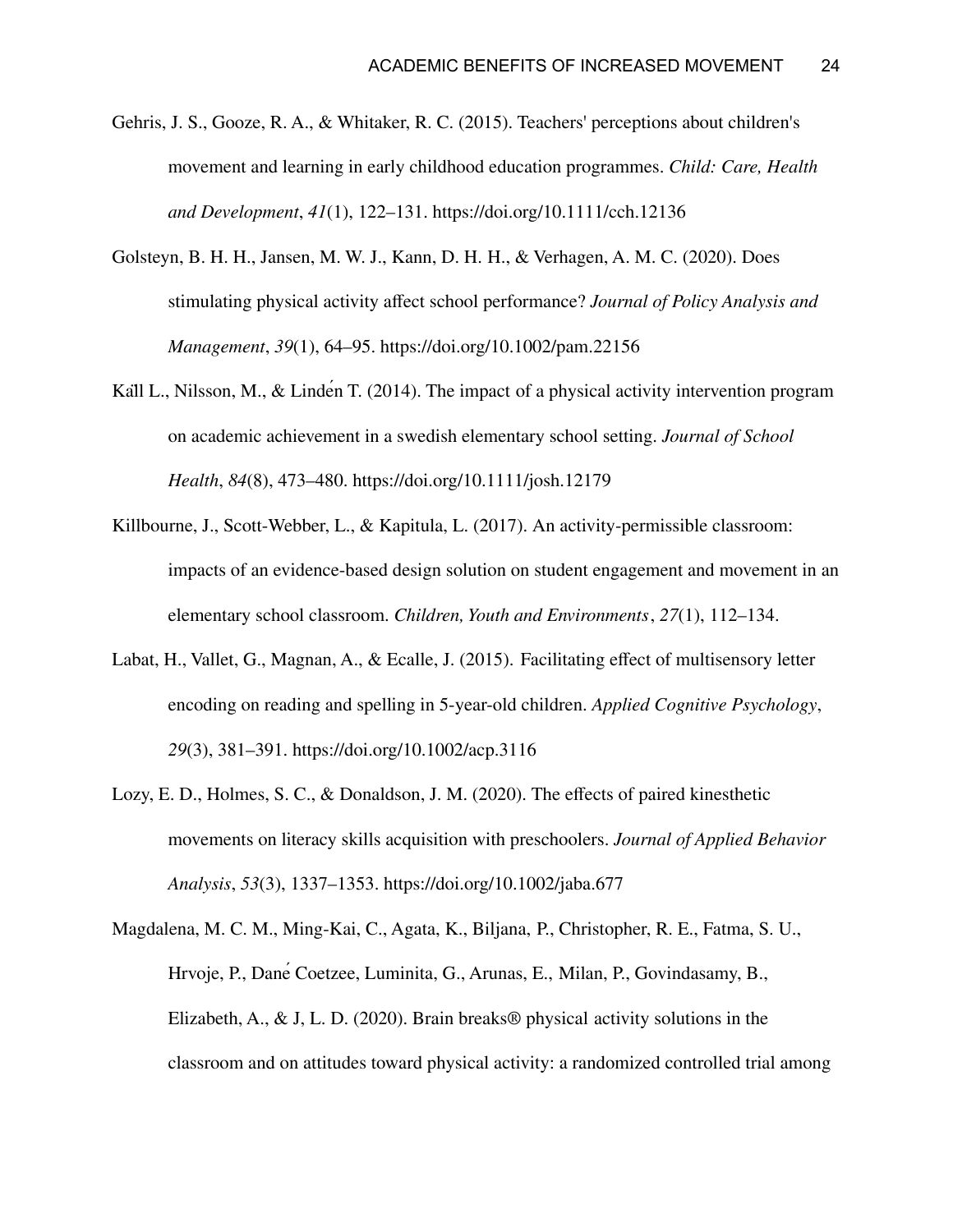primary students from eight countries. *International Journal of Environmental Research and Public Health*, *17*(5). https://doi.org/10.3390/ijerph17051666

- Mavilidi, M. F., Drew, R., Morgan, P. J., Lubans, D. R., Schmidt, M., & Riley, N. (2020). Effects of different types of classroom physical activity breaks on children's on-task behaviour, academic achievement and cognition. *Acta Paediatrica*, *109*(1), 158–165. https://doi.org/10.1111/apa.14892
- Mavilidi, M.-F., Okely, A. D., Chandler, P., & Paas, F. (2016). Infusing physical activities into the classroom: effects on preschool children's geography learning. *Mind, Brain, and Education*, *10*(4), 256–263. https://doi.org/10.1111/mbe.12131
- McLaren, C., Ruddick, S., Edwards, G., Zabjek, K., & McKeever, P. (2012). Children's movement in an integrated kindergarten classroom: design, methods and preliminary findings. *Children Youth and Environments*, *22*(1), 145–177.
- Miller, S. C., & Lindt, S. F. (2018). Engaging elementary students through movement integration in mathematics and reading: an exploratory study to understand teachers' perceptions. *Curriculum and Teaching Dialogue*, *20*(1-2), 31–43.
- Miramontez, S. K. H., & Schwartz, I. S. (2016). The effects of physical activity on the on-task behavior of young children with autism spectrum disorders. *International Electronic Journal of Elementary Education, 9*(2), 405-418. Retrieved from http://ezproxy.nwciowa.edu/login?url=https://www-proquest-com.ezproxy.nwciowa.edu/s cholarly-journals/effects-physical-activity-on-task-behavior-young/docview/1967312996/ se-2?accountid=28306
- Mora-Gonzalez, J., Esteban-Cornejo, I., Cadenas-Sanchez, C., Migueles, J. H., Rodriguez-Ayllon, M., Molina-García, P., Hillman, C. H., Andrés, C., Pontifex, M. B., &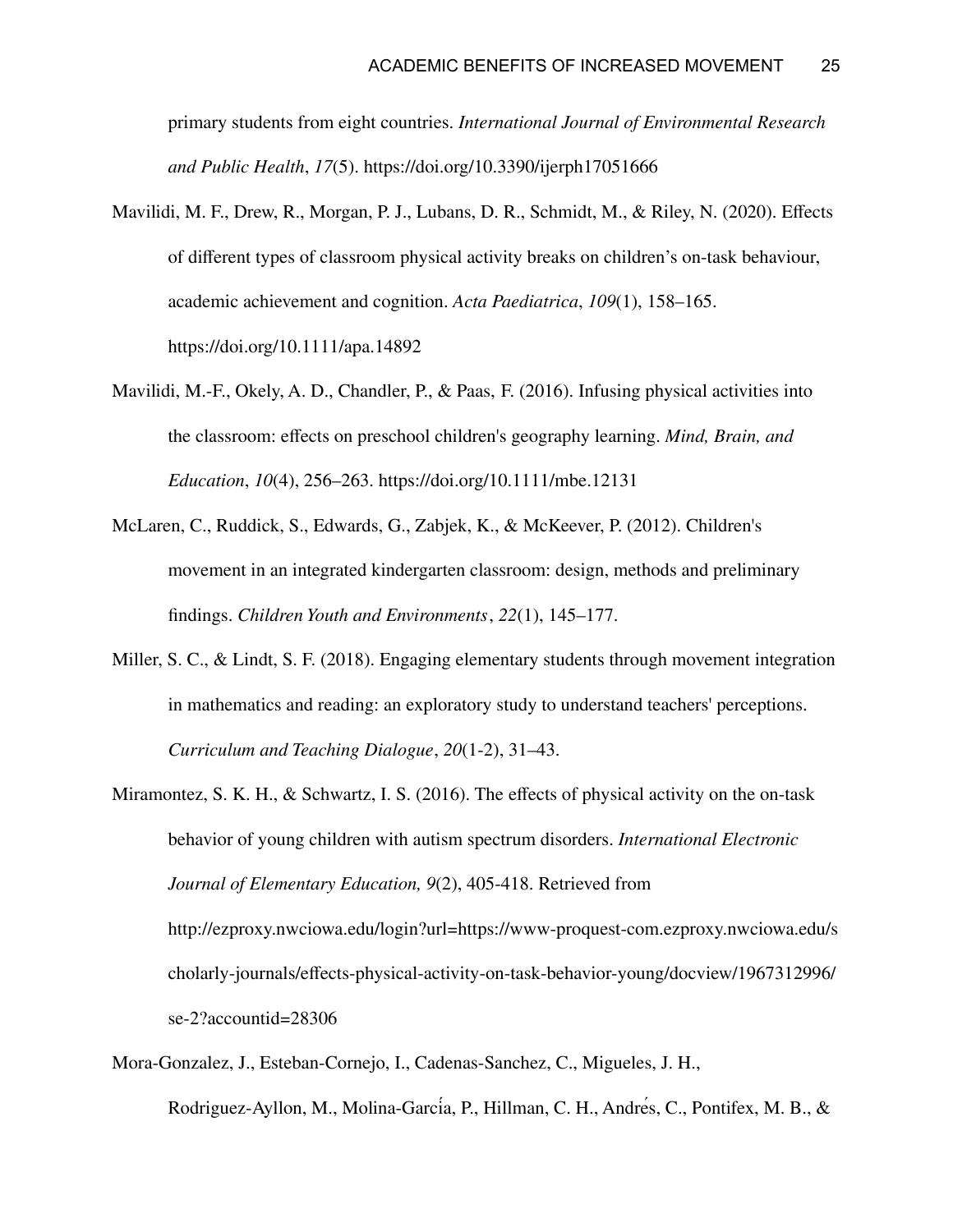Ortega, F. B. (2019). Fitness, physical activity, working memory, and neuroelectric activity in children with overweight/obesity. *Scandinavian Journal of Medicine & Science in Sports*, *29*(9), 1352–1363. https://doi.org/10.1111/sms.13456

- Palmer, K. K., Matsuyama, A. L., & Robinson, L. E. (2017). Impact of structured movement time on preschoolers' physical activity engagement. *Early Childhood Education Journal*, *45*(2), 201–206. https://doi.org/10.1007/s10643-016-0778-x
- Rashedi, R. N., & Schonert-Reichl, K. A. (2019). Yoga and willful embodiment: a new direction for improving education. *Educational Psychology Review*, *31*(3), 725–734. https://doi.org/10.1007/s10648-019-09481-5
- Razza, R. A., Bergen-Cico, D., & Raymond, K. (2015). Enhancing preschoolers'self-regulation via mindful yoga. *Journal of Child and Family Studies*, *24*(2), 372–385. https://doi.org/10.1007/s10826-013-9847-6
- Riiser, K., Haugen, A. L. H., Lund, S., & Løndal, K. (2019). Physical activity in young schoolchildren in after school programs. *Journal of School Health*, *89*(9), 752–758. https://doi.org/10.1111/josh.12815
- Schmid, M., Conforto, S., Goffredo, M., Matilde Nera, M., D'Alessio, T., Lopez, L., Bernabucci, I., Lucarelli, C., & Grasselli, B. (2016). Evaluation of a motion-based platform for practicing phonological awareness of preschool children. *Journal of Educational Computing Research*, *54*(5), 595–618. https://doi.org/10.1177/0735633115626881
- Sempere-Tortosa, M., Fernandez-Carrasco F, Mora-Lizan F, & Rizo-Maestre, C. (2020). Objective analysis of movement in subjects with adhd. multidisciplinary control tool for